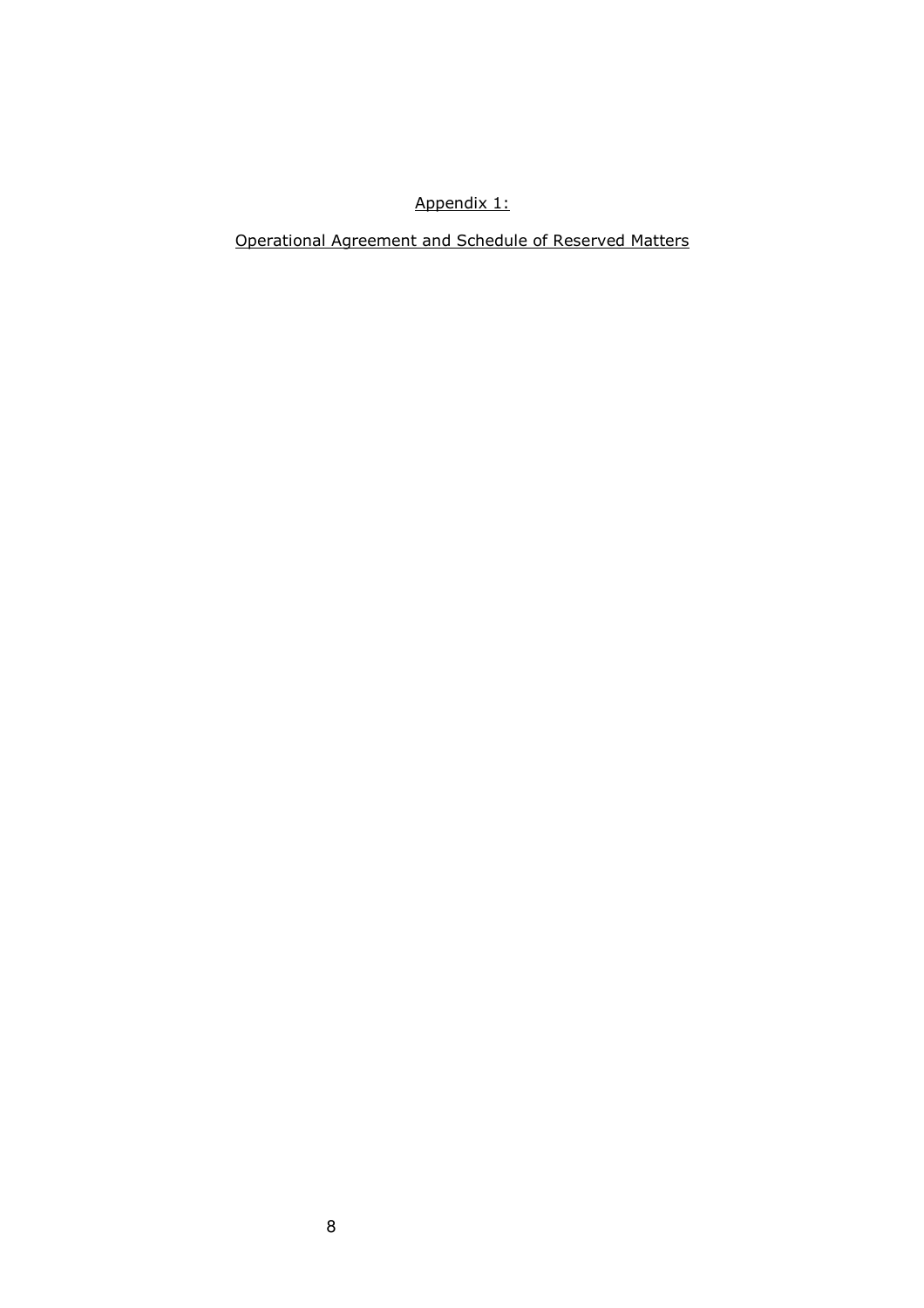## **DATED 2019**

# **OPERATIONAL AGREEMENT**

between

# **(1) MAIDSTONE PROPERTY HOLDINGS LIMITED (2) MAIDSTONE BOROUGH COUNCIL**

Anthony Collins Solicitors LLP

134 Edmund Street

Birmingham B3 2ES

Tel: 0121 200 3242

Ref: OJD 47740.0002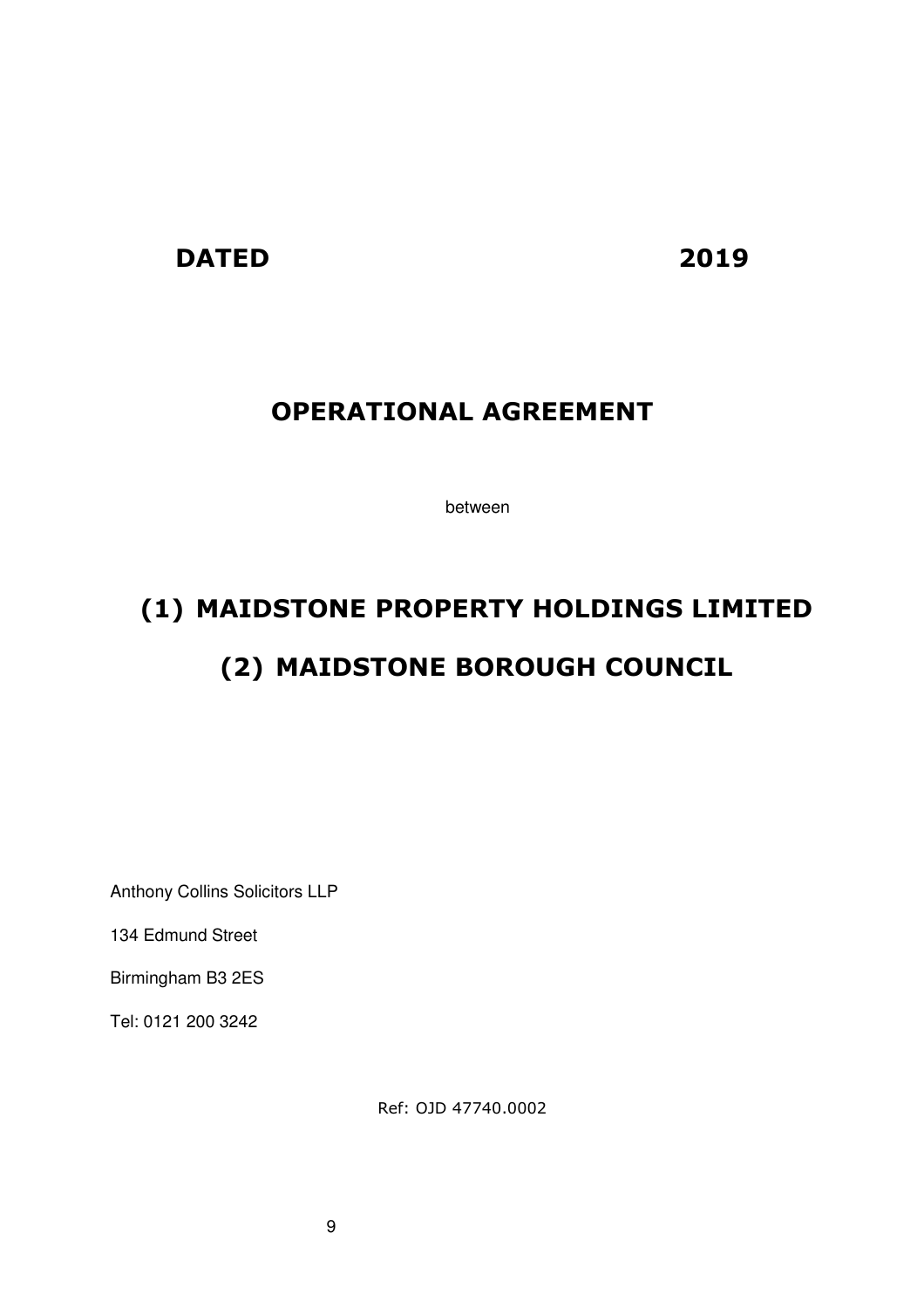#### **Contents**

| 1.  |            |  |  |  |  |
|-----|------------|--|--|--|--|
| 2.  |            |  |  |  |  |
| 3.  |            |  |  |  |  |
| 4.  |            |  |  |  |  |
| 5.  |            |  |  |  |  |
| 6.  |            |  |  |  |  |
| 7.  |            |  |  |  |  |
| 8.  |            |  |  |  |  |
| 9.  |            |  |  |  |  |
| 10. |            |  |  |  |  |
| 11. |            |  |  |  |  |
| 12. |            |  |  |  |  |
| 13. |            |  |  |  |  |
| 14. |            |  |  |  |  |
| 15. |            |  |  |  |  |
| 16. |            |  |  |  |  |
| 17. |            |  |  |  |  |
| 18. |            |  |  |  |  |
| 19. |            |  |  |  |  |
| 20. |            |  |  |  |  |
| 21. |            |  |  |  |  |
| 22. |            |  |  |  |  |
| 23. |            |  |  |  |  |
| 24. |            |  |  |  |  |
| 25. |            |  |  |  |  |
| 26. |            |  |  |  |  |
| 27. |            |  |  |  |  |
| 28. |            |  |  |  |  |
| 29. |            |  |  |  |  |
|     | Schedule 1 |  |  |  |  |
|     | Schedule 2 |  |  |  |  |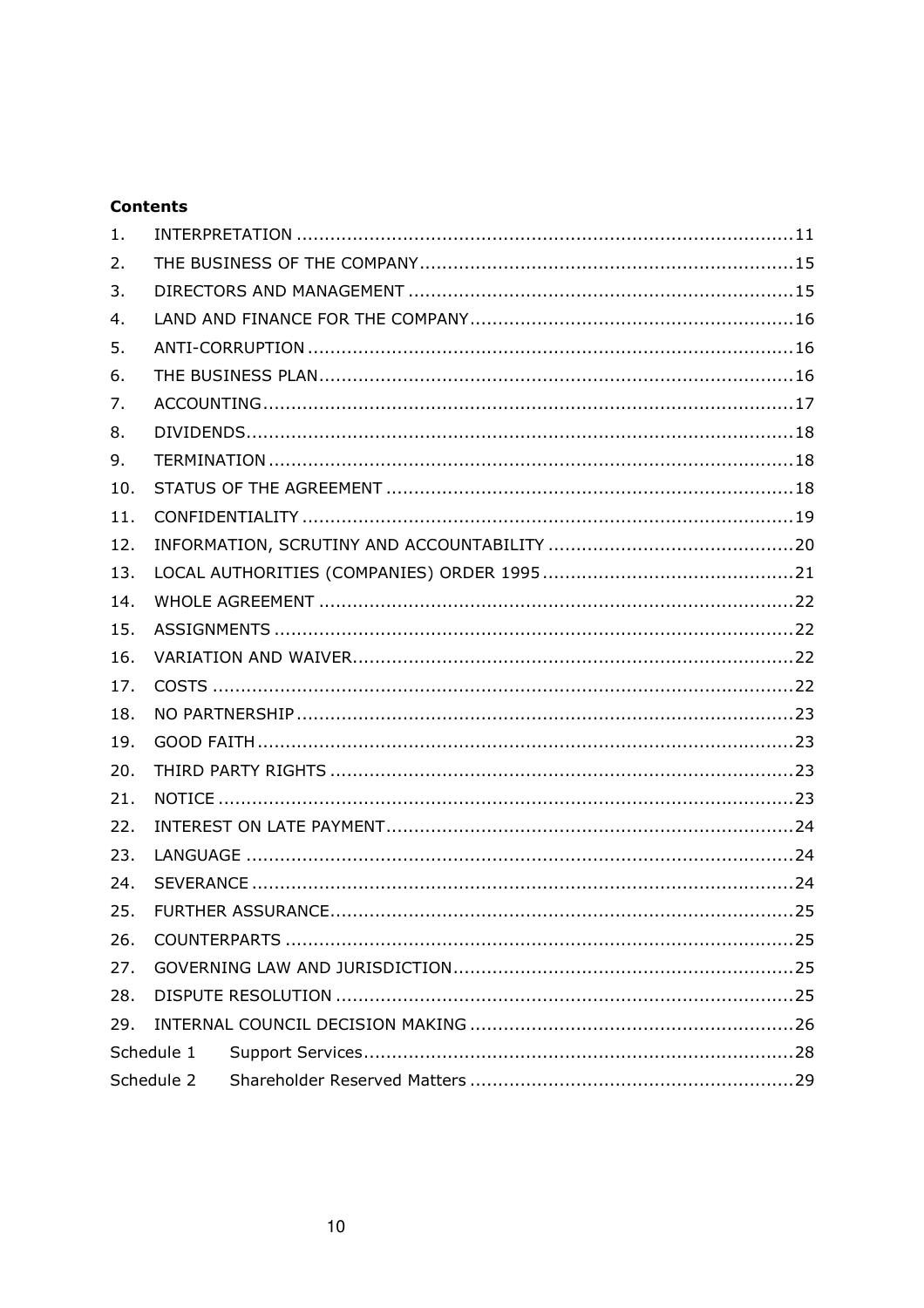#### **THIS AGREEMENT IS DATED 2019**

#### **PARTIES**

- (1) **Maidstone Property Holdings Limited** (Company Registration Number: 10368924 whose registered office is at Maidstone House, King Street, Maidstone, United Kingdom, ME15 6JQ (the "**Company**");
- (2) **Maidstone Borough Council** of Maidstone House, King Street, Maidstone, United Kingdom, ME15 6JQ (the "**Council**");

#### **BACKGROUND**

- (A) The Company is a private company limited by shares incorporated in England and Wales under the Companies Act 2006 and at the date of this Agreement is wholly owned by the Council.
- (B) The Council has established the Company under section 1 and section 4, Localism Act 2011 to act as a commercial purpose and trading entity.
- (C) The Company is a controlled company within the meaning of the Local Government and Housing Act 1989 and a regulated company within the meaning of the Local Authorities (Companies) Order 1995.
- (D) The Parties have agreed to execute this Agreement to regulate their respective responsibilities, the governance arrangements and the operation and management of the Company and the relationship between the Company and the Council.
- (E) The Council's role as shareholder is primarily exercised by the Policy & Resources Committee of the Council with power delegated to the Director of Finance and Business Improvement and references in this agreement to decision making on behalf of the Council shall be taken to refer to the Policy & Resources Committee and/or the Director of Finance and Business Improvement unless otherwise stated, or unless the Council otherwise decides.

#### **AGREED TERMS**

#### **1. INTERPRETATION**

1.1 The definitions and rules of interpretation in this clause apply in this Agreement.

**"Act":** means the Companies Act 2006;

| .                   | $11120110$ case consequence $1100$          |
|---------------------|---------------------------------------------|
| "Adequate           | means adequate procedures, as referred to   |
| <b>Procedures":</b> | in section 7(2) of the Bribery Act 2010 and |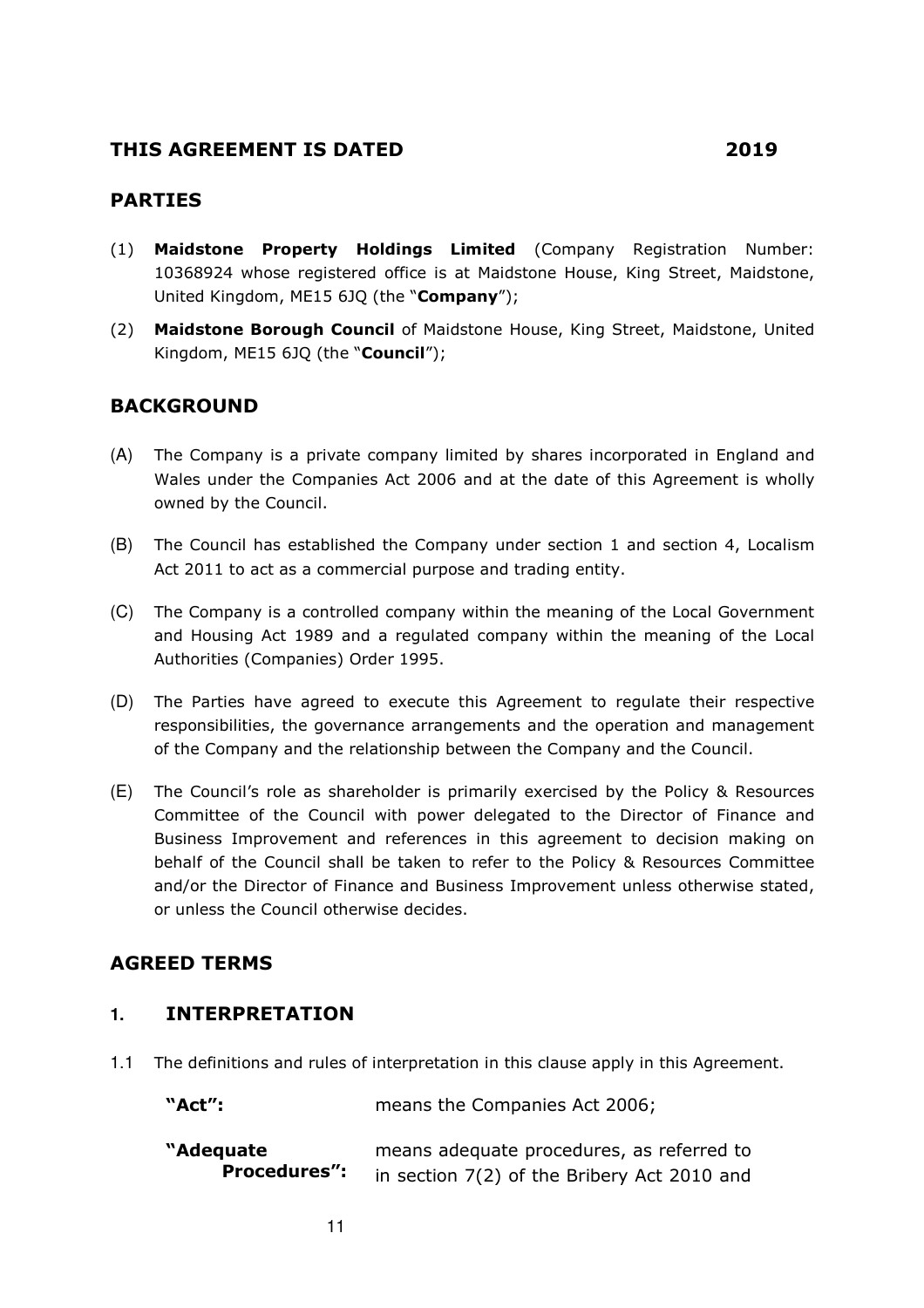any guidance issued by the Secretary of State under section 9 of the Bribery Act 2010;

- **"Articles":** means the articles of Articles of Association of the Company as amended or superseded from time to time;
- **"Board":** means the board of Directors of the Company as constituted from time to time;
- **"Borough"** means the administrative area of the Council;
- **"Business":** has the meaning given in clause 2.1 and as may be further defined in any adopted Business Plan;
- **"Business Case":** means any business case for a particular activity by the Company that has been developed by the Company and adopted by the Board (where in accordance with the Business Plan or any other authority given to the Board by the Council) or by the Council;
- **"Business Day":** means any day (other than a Saturday, Sunday or public holiday in the United Kingdom) on which clearing banks in the City of London are generally open for business;
- **"Business Plan":** means the document that may be agreed and adopted by the Company in accordance with clause 6;
- **"Confidential Information":** has the meaning given in clause 11;
- **"Director":** means a director of the Company;
- **"electronic form":** has the meaning given in section 1168 of the Act;
- **"Encumbrance":** means any mortgage, charge (fixed or floating), pledge, lien, hypothecation, guarantee, trust, right of set-off or other third party right or interest (legal or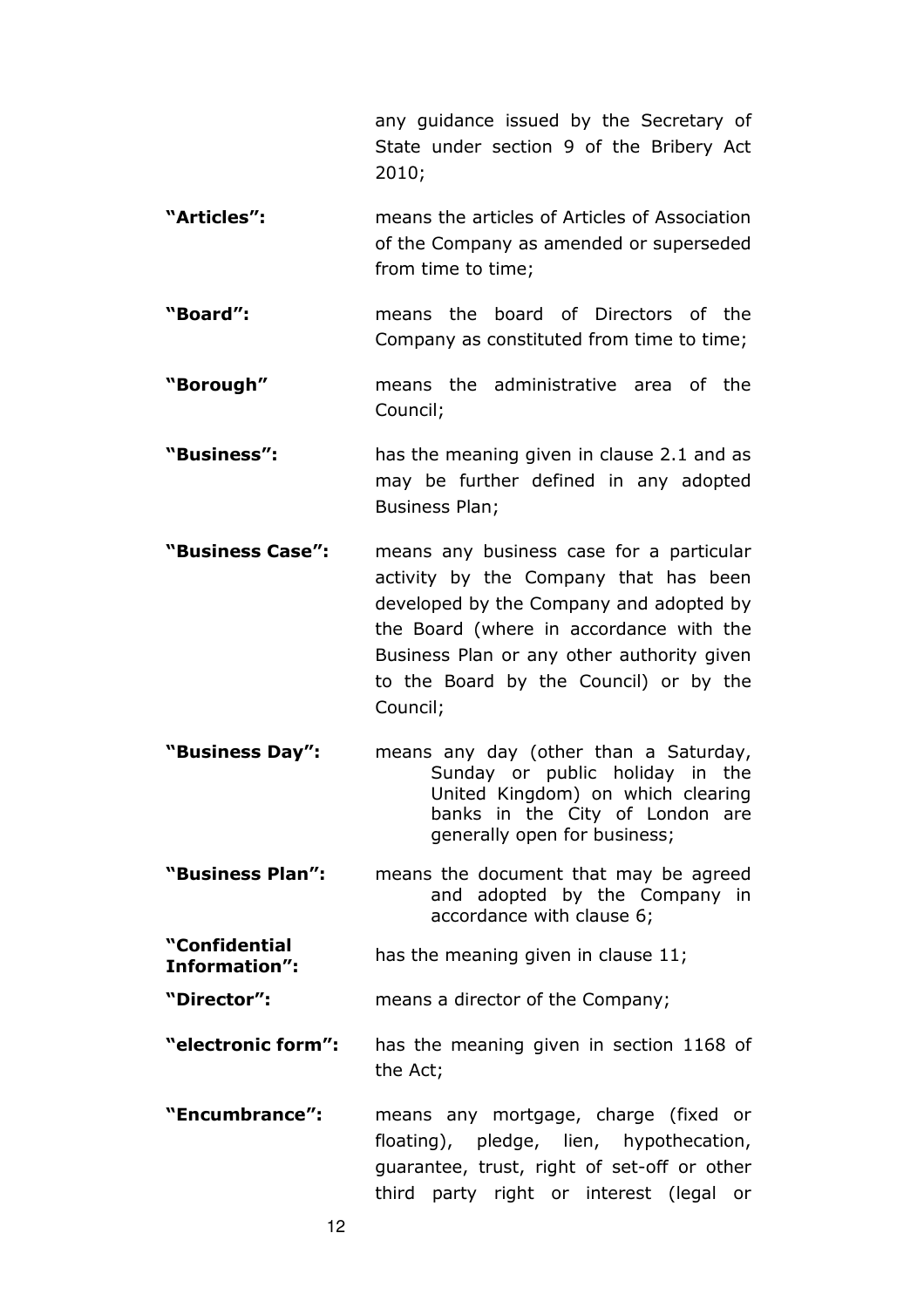equitable) including any assignment by way of security, reservation of title or other security interest of any kind, howsoever created or arising, or any other agreement or arrangement (including a sale and repurchase agreement) having similar effect;

- **"Financial Year":** in relation to the Company, means the period of 12 months commencing on 1 April and ending on 31 March each year;
- **"Group":** in relation to a company, means that company, any Subsidiary or Holding Company from time to time of that company and any Subsidiary from time to time of a Holding Company of that company; and each company in a Group is a member of the Group;
- **"Holding Company and Subsidiary and Wholly-Owned Subsidiary":**  mean a "holding company", "subsidiary" and "wholly-owned subsidiary" as defined in section 1159 of the Act and a company shall be treated, for the purposes only of the membership requirement contained in subsections  $1159(1)(b)$  and (c) of the Act, as a member of another company even if its shares in that other company are registered in the name of (a) another person (or its nominee), whether by way of security or in connection with the taking of security, or (b) its nominee;
- **"Named Officer":** the officer or officers of the Council who is/are notified by the Council to the Company from time to time for the purposes set out in this Agreement. As at the date of this Agreement the Named Officer is the Director of Finance and Business Improvement of the Council;
- **"Party/Parties":** the Council and/or the Company as appropriate;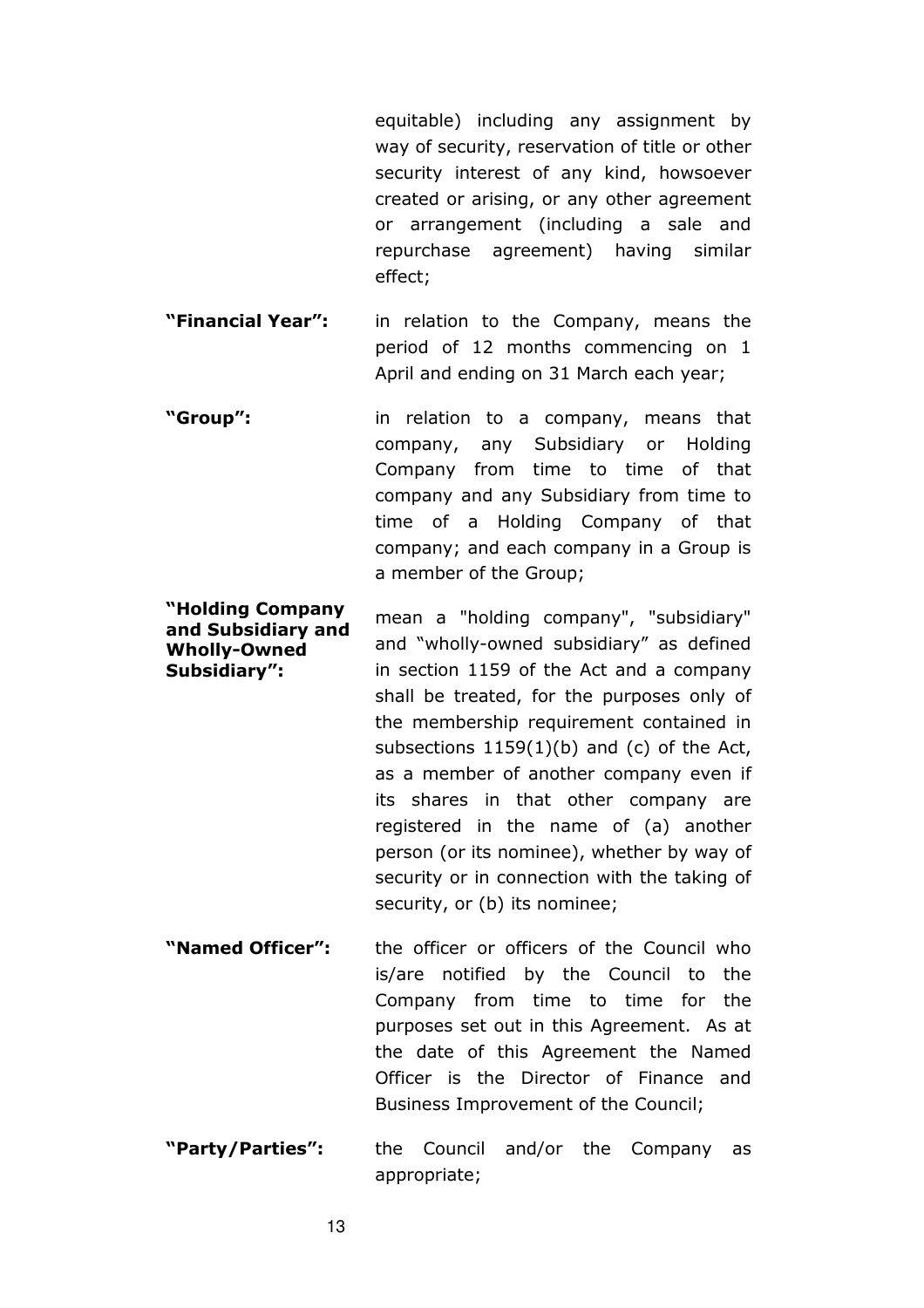| "Share $(s)$ ":                           | means the 100 £1 shares in the Company;                                                                                                                |  |
|-------------------------------------------|--------------------------------------------------------------------------------------------------------------------------------------------------------|--|
| "Shareholders":                           | means the holders of Shares in the<br>Company;                                                                                                         |  |
| "Shareholder<br><b>Reserved Matters":</b> | means the Shareholder Reserved Matters<br>listed in Schedule 2;                                                                                        |  |
| "Support Services":                       | has the meaning set out in Schedule 1;                                                                                                                 |  |
| "Support Services"<br>Agreement":         | agreement(s) made between<br>the.<br>the<br>Council and the Company relating to the<br>provision of support services by the Council<br>to the Company, |  |

- 1.2 Clause, schedule and paragraph headings do not affect the interpretation of this Agreement.
- 1.3 A reference to a clause or a schedule is a reference to a clause of, or a schedule to, this Agreement. A reference to a paragraph is to a paragraph of the relevant schedule.
- 1.4 A person includes a natural person, a corporate or unincorporated body (whether or not having a separate legal personality).
- 1.5 Unless the context otherwise requires, references to the singular include the plural and vice versa, and to the whole include part and vice versa.
- 1.6 Unless the context otherwise requires, a reference to one gender includes a reference to the other genders.
- 1.7 All warranties, representations, agreements and obligations expressed to be given or entered into by more than one person are given or entered into jointly and severally by the persons concerned.
- 1.8 A reference to a particular statute, statutory provision or subordinate legislation is a reference to it as it is in force from time to time taking account of any amendment or re-enactment and includes any statute, statutory provision or subordinate legislation which it amends or re-enacts and subordinate legislation for the time being in force made under it provided that, as between the Parties, no such amendment or re-enactment shall apply for the purposes of this Agreement to the extent that it would impose any new or extended obligation, liability or restriction on, or otherwise adversely affect the rights of, any Party.
- 1.9 A reference to **writing** or **written** includes faxes but no other electronic form.
- 1.10 Documents in **agreed form** are documents in the form agreed by the Parties to this Agreement and initialled by them or on their behalf for identification.
- 1.11 A reference in this Agreement to a document is a reference to the document whether in paper or electronic form.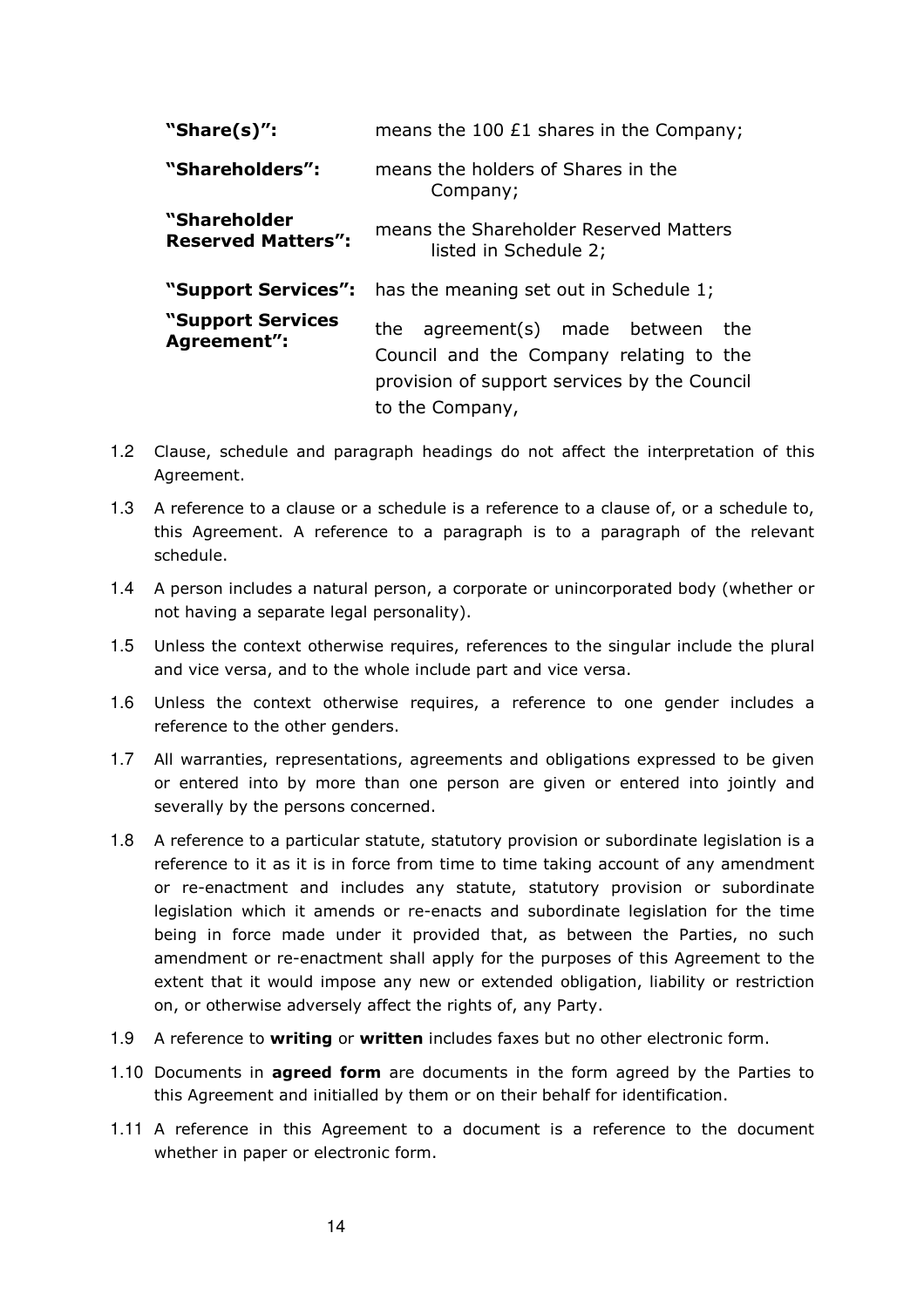- 1.12 A reference in this Agreement to **other documents referred to in this Agreement** is a reference to the following documents- the Articles and the Support Services Agreement and includes those documents as amended from time to time.
- 1.13 Where the words **include(s), including** or **in particular** are used in this Agreement, they are deemed to have the words "without limitation" following them.
- 1.14 Any obligation in this Agreement on a person not to do something includes an obligation not to agree or allow that thing to be done.
- 1.15 Where the context permits, **other** and **otherwise** are illustrative and shall not limit the sense of the words preceding them.
- 1.16 References to times of day are, unless the context requires otherwise, to London time and references to a day are to a period of 24 hours running from midnight on the previous day.

#### **2. THE BUSINESS OF THE COMPANY**

- 2.1 The business of the Company is to undertake activities for commercial purposes and to trade within the Borough and beyond and in particular, but without limitation, to act as a private market residential landlord with the Borough (the "**Business**"). In undertaking the Business the Company will seek to maximise commercial returns to the Shareholder and to set new standards in terms of the quality of private rented stock offered and service delivered to residents.
- 2.2 The Business may be modified to include such further activities as the Council may designate.
- 2.3 The Business shall be carried out by the Company in accordance with any Business Plan adopted and any Business Case adopted under that Business Plan or otherwise approved by the Council.
- 2.4 The Company shall at all times:
	- (a) comply with any adopted Business Plan;
	- (b) comply with the provisions of this Agreement and the Articles.

#### **3. DIRECTORS AND MANAGEMENT**

- 3.1 The Directors of the Company are appointed and dismissed by the Council.
- 3.2 The Board has responsibility for the supervision and management of the Company and its business. The Board shall ensure that the Company shall not transact any of the business described in the Shareholder Reserved Matters without first referring the matter to the Council for decision.
- 3.3 Where the Directors are employees or officers of the Council they shall not be entitled to any remuneration from the Company in their capacity as Directors and their expenses shall be reimbursed by the Council (and re-charged to the Company by the Council). Where the Directors are elected members of the Council then they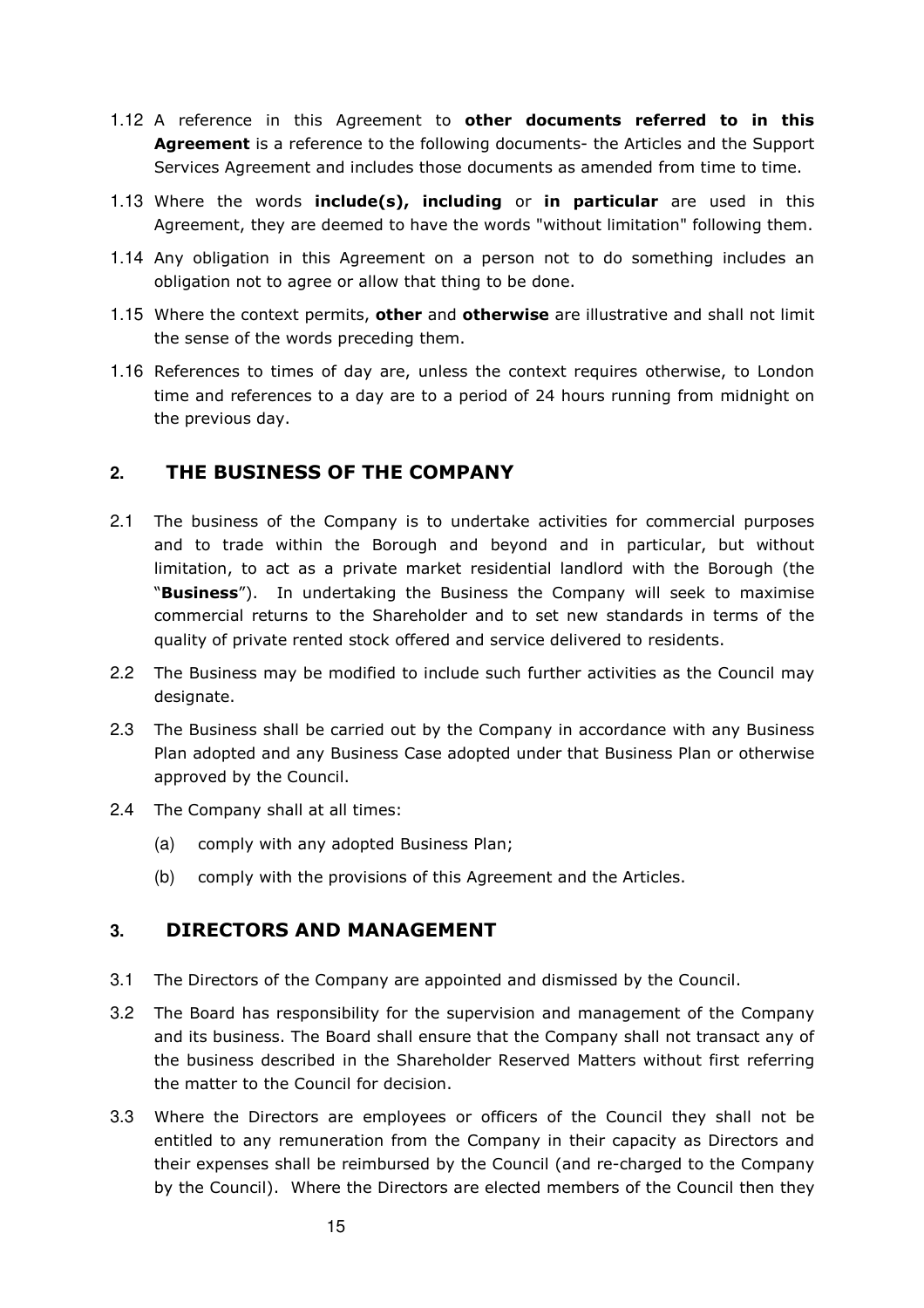shall only be entitled to remuneration and expenses in accordance with the Local Authorities (Companies) Order 1995.

- 3.4 Any Secretary appointed in accordance with Article 21 who is an employee or officer of the Council shall not be entitled to any remuneration from the Company in their capacity as Secretary and their expenses shall be reimbursed by the Company.
- 3.5 The Company shall procure that Board meetings occur at least quarterly.
- 3.6 For the purposes of the Articles this Agreement is an operational agreement (as that term is defined in the Articles) and replaces any previous operational agreement in force before the date of this Agreement.

#### **4. LAND AND FINANCE FOR THE COMPANY**

- 4.1 There is no obligation on the Council to provide any land, capital or other finance to the Company unless the Parties agree otherwise in writing.
- 4.2 If the Council provides land, capital or other finance pursuant to this clause 4 the Parties shall negotiate in good faith on any terms to apply to such capital or other finance.

#### **5. ANTI-CORRUPTION**

- 5.1 The Company undertakes to the Council that:
	- (a) it will not in the course of the operation of the Business, engage in any activity, practice or conduct which would constitute an offence under sections 1, 2 or 6 of the Bribery Act 2010;
	- (b) it will maintain in place, anti-corruption procedures in substantially the same form as the Council's anti-corruption procedures which the Parties agree constitute Adequate Procedures; and
	- (c) from time to time, at the request of the Council it will confirm in writing that it has complied with its undertakings under clause 5.1(a) and clause 5.1(b) and will provide any information reasonably requested by the Council in support of such compliance.

#### **6. THE BUSINESS PLAN**

- 6.1 The Company must adopt a Business Plan for each Financial Year except for any Financial Year where the Council by ordinary resolution disapplies this requirement.
- 6.2 The Board is responsible for preparing, reviewing and updating any Business Plan.
- 6.3 In accordance with the Shareholder Reserved Matters, the Council must approve the adoption of any Business Plan and any revision or update thereof ahead of adoption by the Board.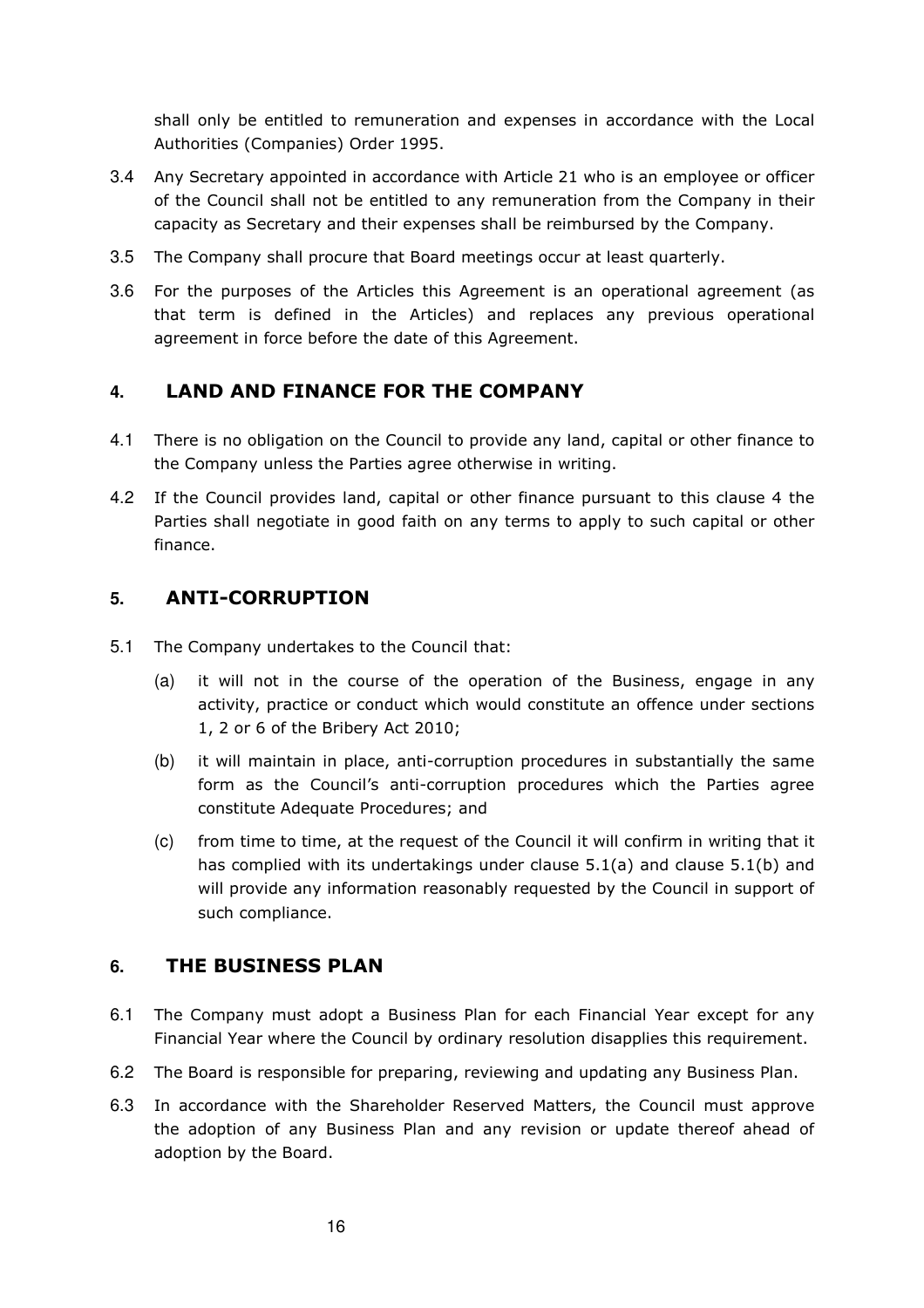6.4 The Company shall consult the Named Officer of the Council ahead of presenting a Business Plan or revision or update thereof to the Council for approval under clause 6.3.

#### **7. ACCOUNTING**

- 7.1 The Company shall at all times maintain accurate and complete accounting and other financial records including all corporation tax computations and related documents and correspondence with HM Revenue & Customs in accordance with the requirements of all applicable laws and generally accepted accounting principles applicable in the United Kingdom.
- 7.2 The Company shall at all times maintain accurate and complete accounting and other financial records to the standard required by the Council including the accounting standards and financial reporting timescales required by the Council.
- 7.3 The Council and its authorised representatives shall be allowed access at all reasonable times to examine the books and records of the Company and to discuss the Company's affairs with the Directors and any employees (if any) of the Company.
- 7.4 The Company shall supply the Named Officer of the Council with the financial and other information necessary to keep the Council informed about how effectively the Business is performing and in particular shall supply the Council with:
	- (a) a copy of any proposed Business Plan for approval in accordance with clause 6 and the Shareholder Reserved Matters;
	- (b) a copy of the audited accounts of the Company prepared in accordance with the laws applicable in and the accounting standards, principles and practices generally accepted in the United Kingdom, within two months of the end of the year to which the audited accounts relate; and
	- (c) quarterly management accounts of the Company to be supplied as soon as reasonably practicable following the end of the months to which they relate and in any event by the final day of the month following the month to which the accounts relate and the accounts shall include a profit and loss account, a balance sheet and a cashflow statement and such other information as the Council may reasonably require.
	- (d) a copy of any report reviewing or monitoring the implementation and operation by the Company of Adequate Procedures such report to be provided within 10 Business Days of it being reported to the Board.
	- (e) copies of any proposed or adopted Business Cases.
- 7.5 The Council may require the Company, and the Company shall as soon as possible comply with such a request, to provide any documents, information and correspondence necessary to enable the Council to comply with filing, elections, returns or any other requirements of HM Revenue & Customs or of any other revenue or tax authority.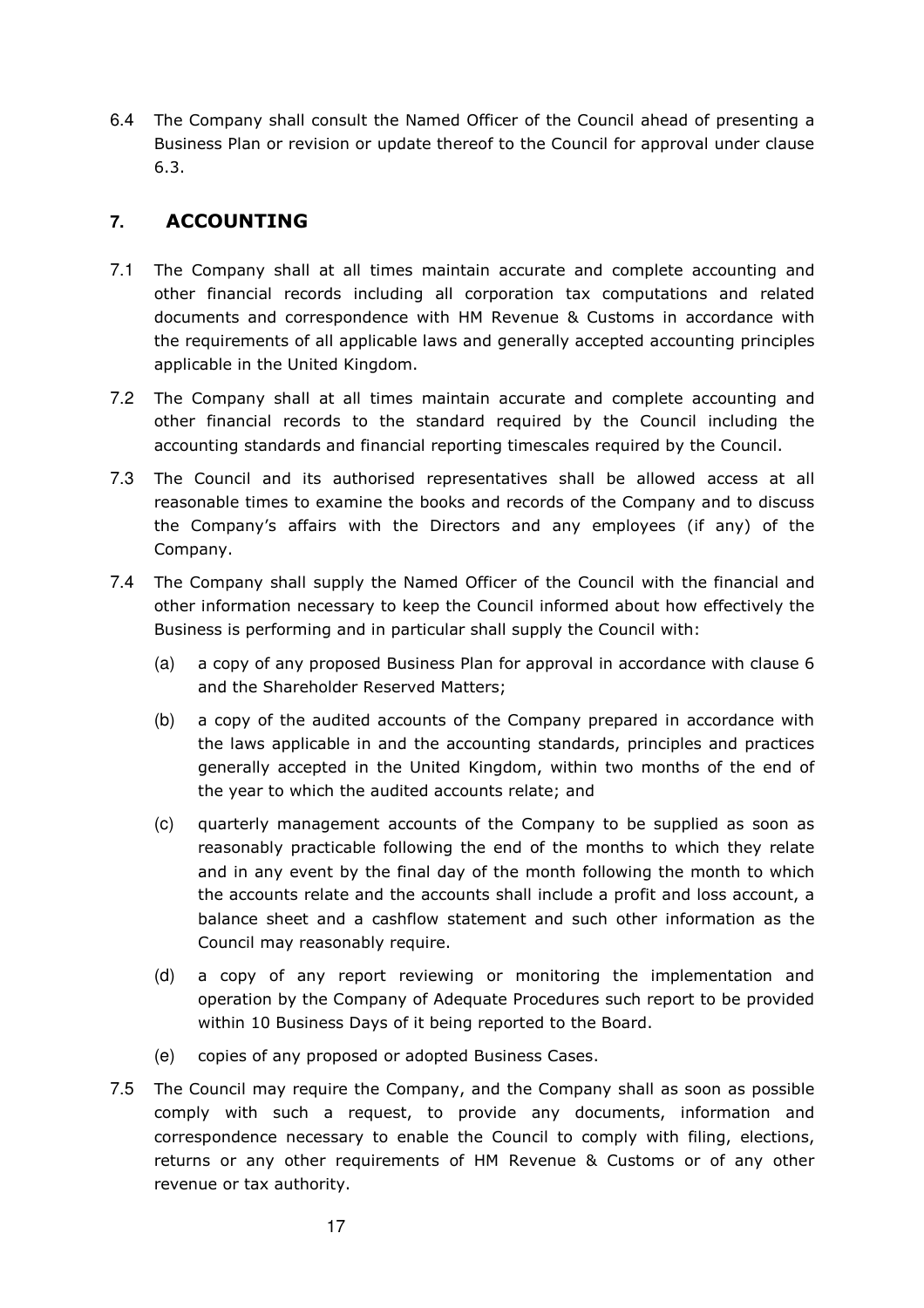#### **8. DIVIDENDS**

- 8.1 The Parties agree that the Company shall consult and have regard to the views of the Named Officer of the Council prior to:
	- (a) the Board recommending any dividend payment/distribution for approval by the Council; and/or
	- (b) the Board making any interim dividend payments.

#### **9. TERMINATION**

- 9.1 This Agreement may be terminated at any time by the Council serving notice to terminate on the Company.
- 9.2 The following provisions of this Agreement remain in full force after termination:
	- (a) Clause 1 (Interpretation);
	- (b) this clause 9;
	- (c) Clause 11 (Confidentiality);
	- (d) Clause 13 (Whole Agreement);
	- (e) Clause 16 (Variation and Waiver);
	- (f) Clause 17 (Costs);
	- (g) Clause 21 (Notice);
	- (h) Clause 23 (Language);
	- (i) Clause 24 (Severance);
	- (j) Clause 27 (Governing Law and Jurisdiction); and
	- (k) Clause 28 (Dispute Resolution).
- 9.3 Termination of this Agreement shall not affect any rights or liabilities that the Parties have accrued under it.

#### **10. STATUS OF THE AGREEMENT**

10.1 If there is at any time any conflict, ambiguity or discrepancy between the provisions of this Agreement and the Articles, then the provisions of this Agreement shall prevail over the Articles unless the Council directs otherwise. The Parties shall procure that the Articles are amended to accord with the provisions of this Agreement in the event of any conflict.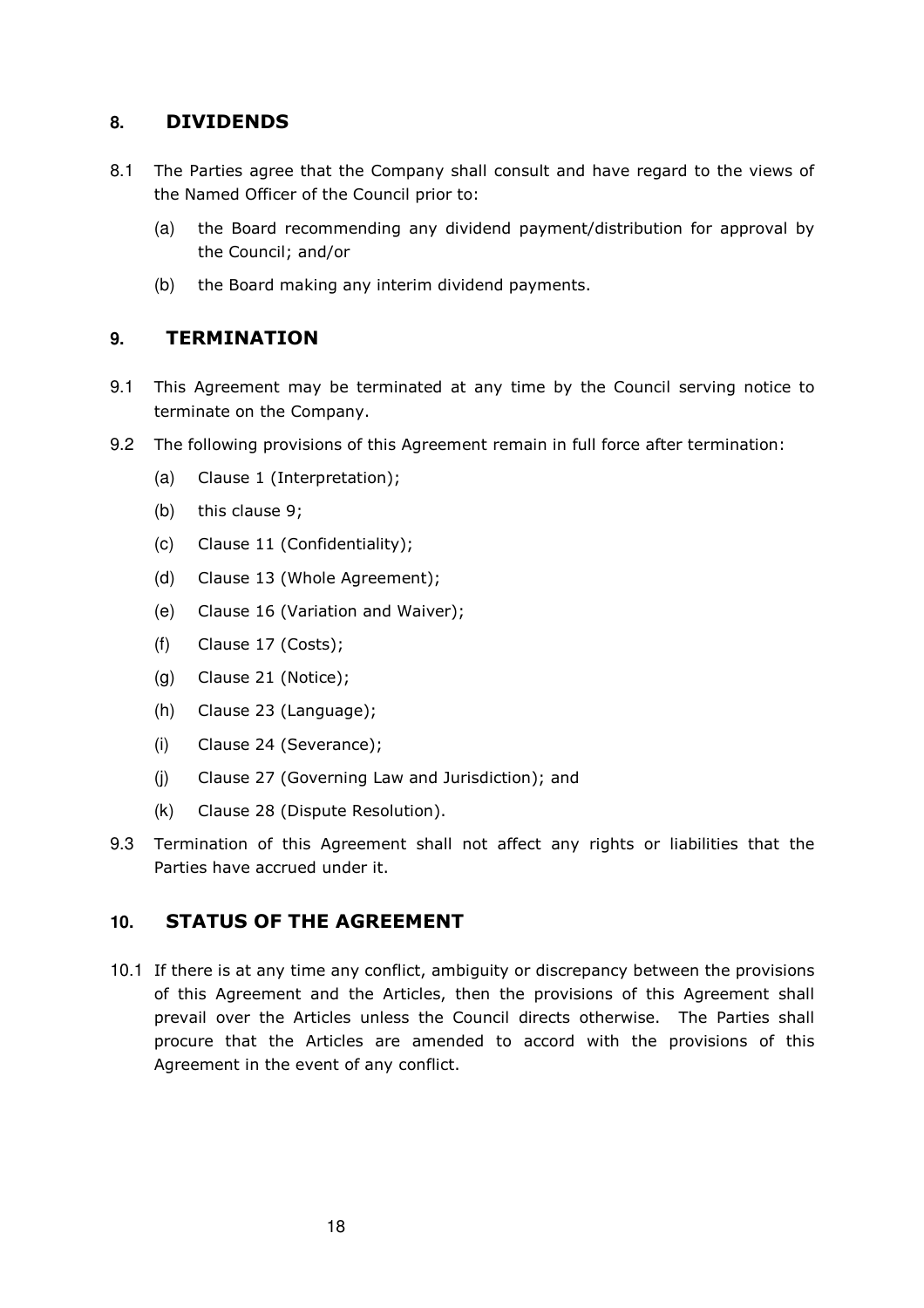#### **11. CONFIDENTIALITY**

- 11.1 In this clause Confidential Information means any information which:
	- (a) any Party may have or acquire (whether before or after the date of this Agreement) in relation to the customers, suppliers, business, assets or affairs of the Company (including, without limitation, any information provided pursuant to clause 7);
	- (b) any Party or any member of its Group may have or acquire (whether before or after the date of this Agreement) in relation to the customers, suppliers, business, assets or affairs of another Party or any member of the other Party's Group, as a consequence of the negotiations relating to this Agreement or any other agreement or document referred to in this Agreement or the performance of the Agreement or any other agreement or document referred to in this Agreement; or
	- (c) relates to the contents of any adopted Business Plan or Business Case;

but excludes the information in clause 11.2.

- 11.2 Information is not Confidential Information if:
	- (a) it is or becomes public knowledge other than as a direct or indirect result of the information being disclosed in breach of this Agreement;
	- (b) a Party can establish to the reasonable satisfaction of the other Parties that it found out the information from a source not connected with the other Parties or its Group and that the source is not under any obligation of confidence in respect of the information;
	- (c) either Party can establish to the reasonable satisfaction of the other Parties that the information was known to the first Party before the date of this Agreement and that it was not under any obligation of confidence in respect of the information; or
	- (d) the Parties agree in writing that it is not confidential.
- 11.3 Each Party shall at all times use all reasonable endeavours to keep confidential (and to ensure that its employees, agents, Subsidiaries and the employees and agents of such Subsidiaries shall keep confidential), any Confidential Information and shall not use or disclose any such Confidential Information except:
	- (a) to a Party's professional advisers where such disclosure is for a purpose related to the operation of this Agreement;
	- (b) with the written consent of the Party to whom the Confidential Information belongs or relates to or any member of its Group that the information relates to;
	- (c) as may be required by law (to include without limitation the Local Authorities (Companies) Order 1995) or by the rules of any recognised stock exchange, or governmental or other regulatory body, when the Party concerned shall, if practicable, supply a copy of the required disclosure to the other before it is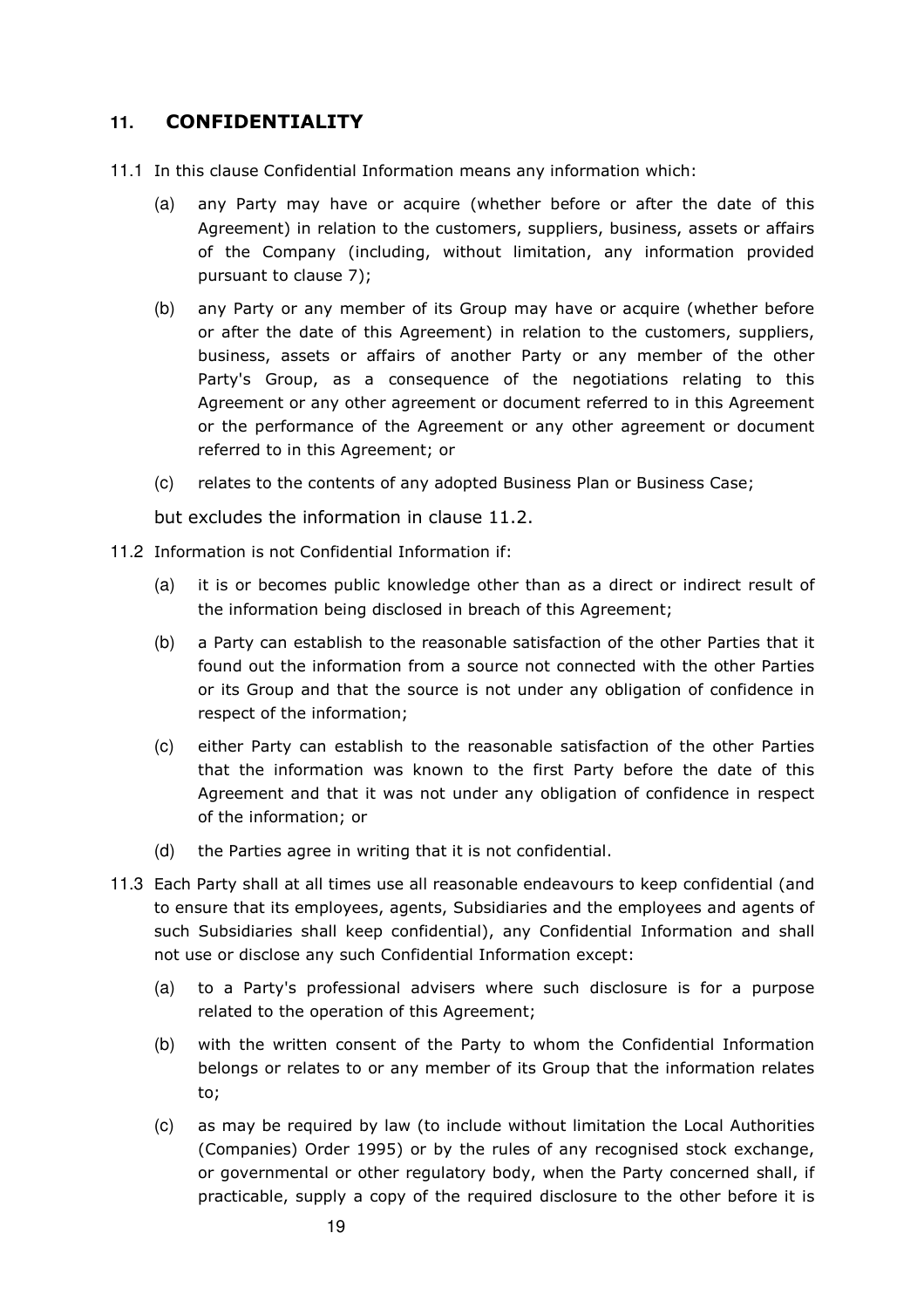disclosed and incorporate any amendments or additions reasonably required by the other Parties and which would not thereby prevent the disclosing Party from complying with its legal obligations;

- (d) to any tax authority to the extent reasonably required for the purposes of the tax affairs of the Party concerned or any member of its Group;
- (e) if the information comes within the public domain (otherwise than as a result of the breach of this clause 11.3)
- 11.4 Each Party shall inform (and shall use all reasonable endeavours to procure that any Subsidiary informs) any officer, employee or agent or any professional adviser advising it in relation to the matters referred to in this Agreement, or to whom it provides Confidential Information, that such information is confidential and shall require them:
	- (a) to keep it confidential; and
	- (b) not to disclose it to any third party (other than those persons to whom it has already been disclosed in accordance with the terms of this Agreement).
- 11.5 Upon termination of this Agreement, any Party may demand from any other Party the return of any documents containing Confidential Information in relation to the first Party by notice in writing whereupon the second Party shall (and shall use all reasonable endeavours to ensure that its Subsidiaries, and its officers and employees and those of its Subsidiaries shall):
	- (a) return such documents; and
	- (b) destroy any copies of such documents and any other document or other record reproducing, containing or made from or with reference to the Confidential Information,

save, in each case, for any submission to or filings with governmental, tax or regulatory authorities. Such return or destruction shall take place as soon as practicable after the receipt of any such notice.

11.6 The obligations of the Parties in this clause 11 shall continue without limit in time and notwithstanding termination of this Agreement for any cause.

### **12. INFORMATION, SCRUTINY AND ACCOUNTABILITY**

12.1 Subject to clause 12.4, the Parties acknowledge that the Council and the Company are each subject to the Freedom of Information Act 2000 and the Environmental Information Regulations 2004 (Information Legislation). The Parties shall use reasonable endeavours to assist, within the timescale specified by a Party in receipt of a request for information under the Information Legislation ("the receiving Party"), the receiving Party in responding to any requests for information under that legislation to include the provision of any and all documents that the receiving Party considers reasonably necessary to enable it to respond to the information request.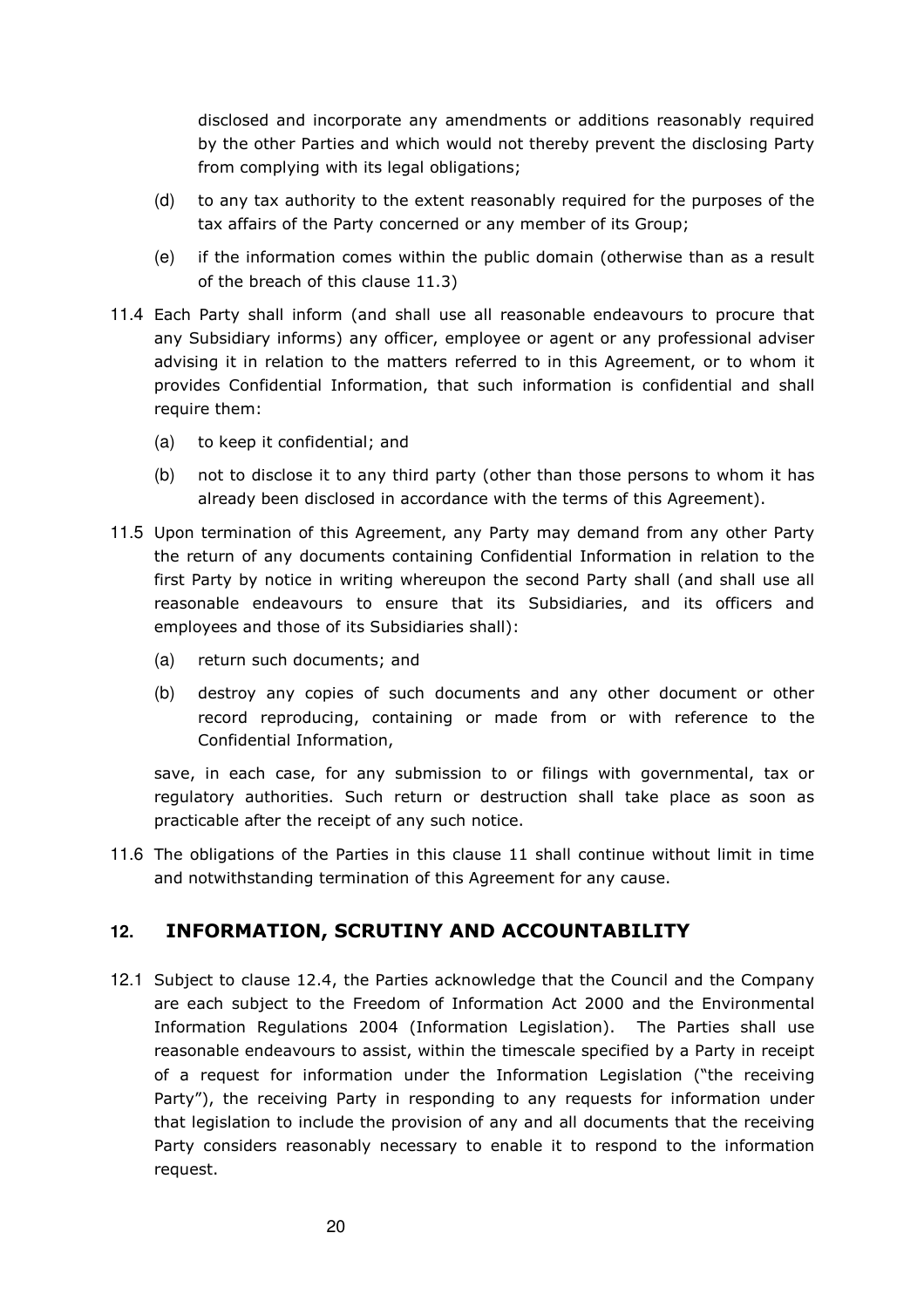- 12.2 The Company shall, and shall procure that its employees and agents shall, comply at all times with the Council's policies and procedures on Freedom of Information.
- 12.3 Notwithstanding clauses 12.1 and 12.2, the Company shall comply at all times with the Information Legislation as that legislation applies directly to the Company.
- 12.4 Where the Company is in receipt of any request for information under the Information Legislation, then it shall as soon as reasonably practicable pass the request to the Council and have regard to the views of the Council before responding to any such request.
- 12.5 The Company shall use reasonable endeavours to assist the Council in complying with any and all transparency obligations including without limitation compliance with the Local Government Transparency Code 2015 and any successor codes, policies or guidance.
- 12.6 The Company shall use reasonable endeavours to assist the Council in responding to any requests for information about the Company and/or the Business submitted by elected members of the Council.
- 12.7 The Company shall, if the Council on reasonable notice so decides, make available officers and/or employees of the Company to attend before and answer questions at any meeting of:
	- (a) the Policy & Resources Committee of the Council;
	- (b) any other committee or sub-committee of the Council; and/or
	- (c) officers and/or elected members of the Council (other than those in (a) and (b));
- 12.8 The Company shall supply any information to the Policy & Resources Committee, or any other committee or sub-committee of the Council, or officers and/or elected members of the Council as the Council may reasonably request.
- 12.9 The Company shall allow one or more representatives of the Council to attend as Observers at meetings of the Board of the Company; or at committees of the Board.
- 12.10 The Company shall use reasonable endeavours to assist the Council in responding to any inquiry or investigation of/by the Local Government and Social Care Ombudsman (or any successor).

#### **13. LOCAL AUTHORITIES (COMPANIES) ORDER 1995**

13.1 The Company shall at all times comply with the Local Authorities (Companies) Order 1995, any successor legislation or statutory instrument and any other laws in force from time to time relation to the operation, management and activities of a local authority owned company.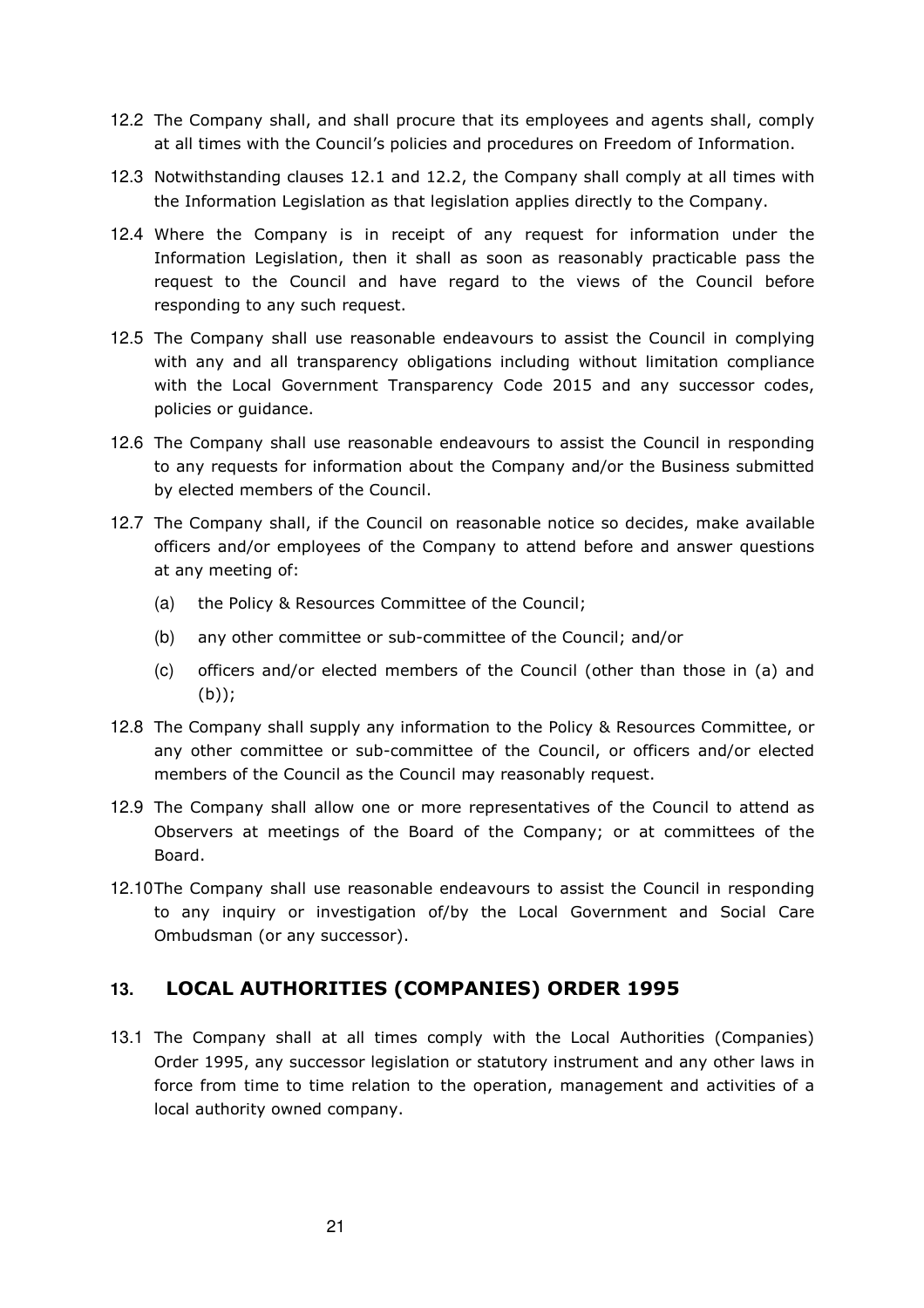#### **14. WHOLE AGREEMENT**

- 14.1 This Agreement, and any documents referred to in it, constitute the whole agreement between the Parties and supersede all previous arrangements, understandings and agreements between them, whether oral or written, relating to their subject matter.
- 14.2 Each Party acknowledges that in entering into this Agreement, and any documents referred to in it, it does not rely on, and shall have no remedy in respect of, any representation or warranty (whether made innocently or negligently) that is not set out in this Agreement or those documents.
- 14.3 Nothing in this clause 14 shall limit or exclude any liability for fraud.

#### **15. ASSIGNMENTS**

- 15.1 The Company may not assign, or grant any Encumbrance over or sub-contract, or deal in any way with, any of its rights or obligations under this Agreement or any document referred to in it without the prior written consent of the Council in accordance with Schedule 2.
- 15.2 Each person that has rights under this Agreement is acting on its own behalf.

#### **16. VARIATION AND WAIVER**

- 16.1 A variation of this Agreement shall be in writing and signed by or on behalf of all Parties.
- 16.2 A waiver of any right under this Agreement is only effective if it is in writing and it applies only to the person to which the waiver is addressed and the circumstances for which it is given.
- 16.3 A person that waives a right in relation to one person or takes or fails to take any action against that person, does not affect its rights against any other person.
- 16.4 No failure to exercise or delay in exercising any right or remedy provided under this Agreement or by law constitutes a waiver of such right or remedy or shall prevent any future exercise in whole or in part thereof.
- 16.5 No single or partial exercise of any right or remedy under this Agreement shall preclude or restrict the further exercise of any such right or remedy.
- 16.6 Unless specifically provided otherwise, rights and remedies arising under this Agreement are cumulative and do not exclude rights and remedies provided by law.

#### **17. COSTS**

Unless otherwise provided or agreed in writing, all costs in connection with the negotiation, preparation, execution and performance of this Agreement, shall be borne by the Party that incurred the costs.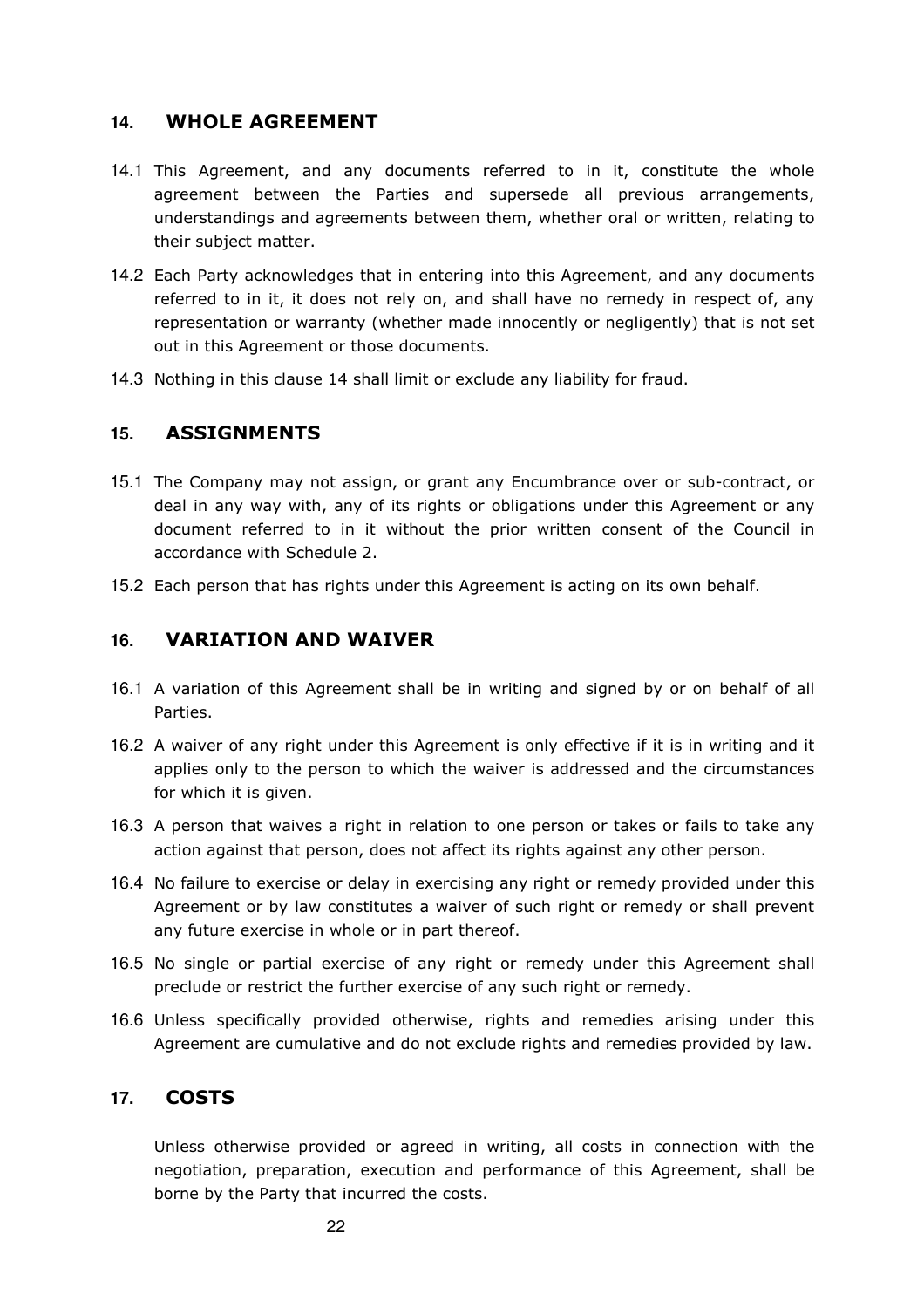#### **18. NO PARTNERSHIP**

The Parties to this Agreement are not in partnership with each other and there is no relationship of principal and agent between them.

#### **19. GOOD FAITH**

- 19.1 Each Party shall at all times act in good faith towards the other and shall use all reasonable endeavours to ensure that this Agreement is observed.
- 19.2 Each Party shall do all things necessary and desirable to give effect to the spirit and intention of this Agreement.

#### **20. THIRD PARTY RIGHTS**

- 20.1 A person who is not a Party to this Agreement shall not have any rights under or in connection with it by virtue of the Contracts (Rights of Third Parties) Act 1999 except where such rights are expressly granted in this Agreement.
- 20.2 The right of the Parties to terminate, rescind or agree any amendment, variation, waiver or settlement under this Agreement is not subject to the consent of any person that is not a Party to the Agreement.

#### **21. NOTICE**

- 21.1 A notice given under this Agreement:
	- (a) shall be in writing in the English language (or be accompanied by a properly prepared translation into English);
	- (b) shall be sent for the attention of the person, and to the address, or fax number, given in this clause 21 (or such other address, fax number or person as the relevant Party may notify to the other Party); and
	- (c) shall be:
		- (i) delivered personally; or
		- (ii) delivered by commercial courier; or
		- (iii) sent by fax; or
		- (iv) sent by pre-paid United Kingdom first-class post or recorded delivery.
- 21.2 The addresses for service of notice are:
	- (a) The Council and the Company the addresses stated at the beginning of this Agreement.
- 21.3 If a notice has been properly sent or delivered in accordance with this clause, it will be deemed to have been received as follows:
	- (a) if delivered personally, at the time of delivery; or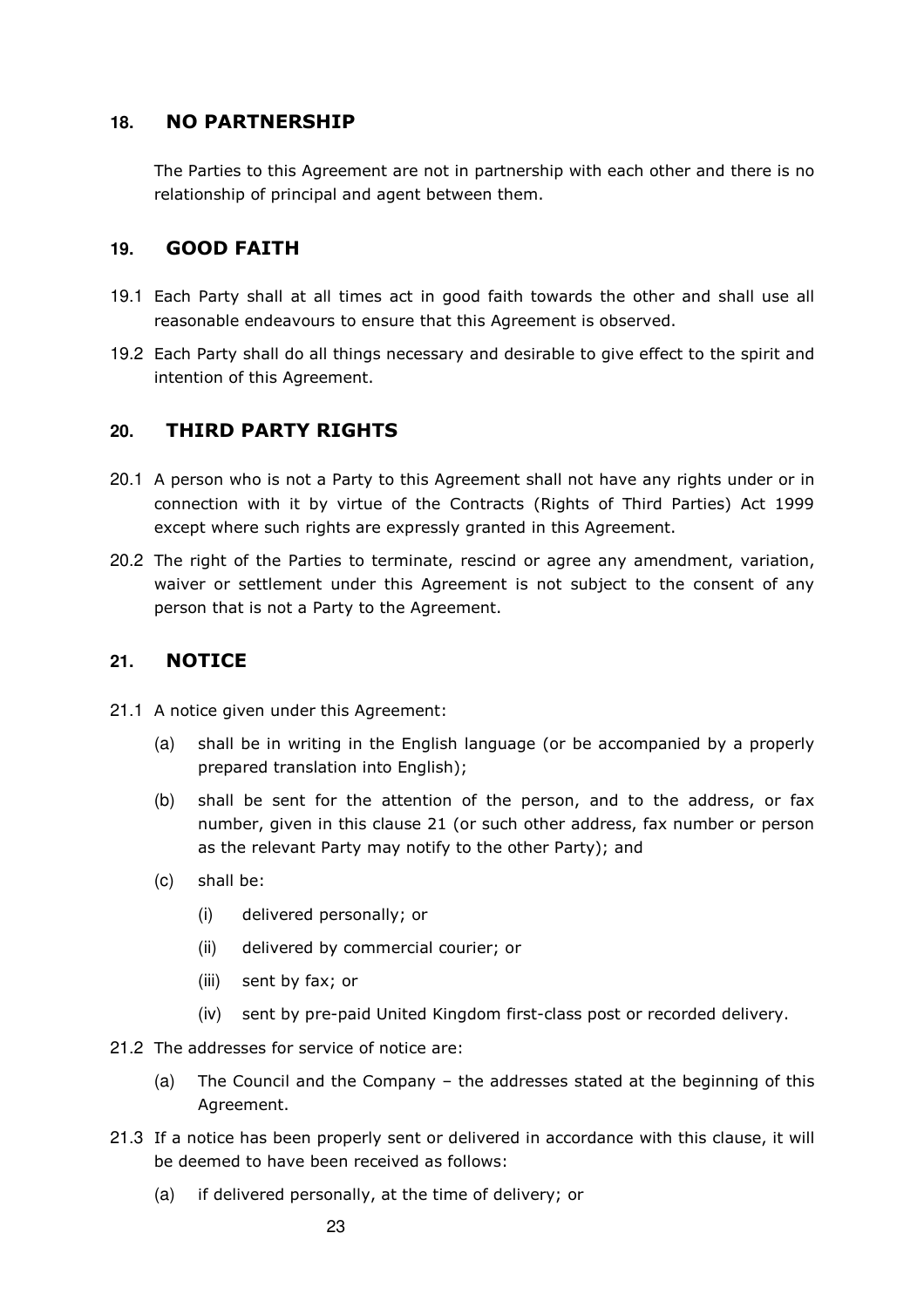- (b) if delivered by commercial courier, at the time of signature of the courier's delivery receipt; or
- (c) if sent or supplied by fax, one hour after the notice was sent or supplied; or
- (d) if sent by pre-paid United Kingdom first class post to an address in the United Kingdom, 48 hours after it was posted or 5 Business Days after posting either to an address outside the United Kingdom or from outside the United Kingdom to an address within the United Kingdom, if (in each case) sent by reputable international overnight courier addressed to the intended recipient, provided that delivery in at least 5 Business Days was guaranteed at the time of sending and the sending Party receives a confirmation of delivery from the courier service provider; or
- (e) if deemed receipt under the previous paragraphs of this sub-clause is not within business hours (meaning 9.00 am to 5.30 pm Monday to Friday on a day that is not a public holiday in the place of receipt), when business next starts in the place of deemed receipt and all references to time are to local time in the place of deemed receipt.
- 21.4 To prove delivery, it is sufficient to prove that notice was transmitted by fax to the fax number of the Party or, in the case of post, that the envelope containing the notice was properly addressed and posted.

#### **22. INTEREST ON LATE PAYMENT**

- 22.1 Where a sum is required to be paid under this Agreement but is not paid before or on the date the Parties agreed, the person due to pay the sum shall also pay an amount equal to interest on that sum at the rate set out in clause 22.2 for the period beginning with the date on which the payment was due and ending with the date the sum is paid (and the period shall continue after as well as before judgment).
- 22.2 The rate of interest shall be 2% per annum above the base lending rate from time to time of the Bank of England. Interest shall accrue on a daily basis and be compounded quarterly.

#### **23. LANGUAGE**

If this Agreement is translated into any language other than English, the English language text shall prevail.

#### **24. SEVERANCE**

24.1 If any provision of this Agreement (or part of a provision) is found by any court or administrative body of competent jurisdiction to be invalid, unenforceable or illegal, the other provisions shall remain in force.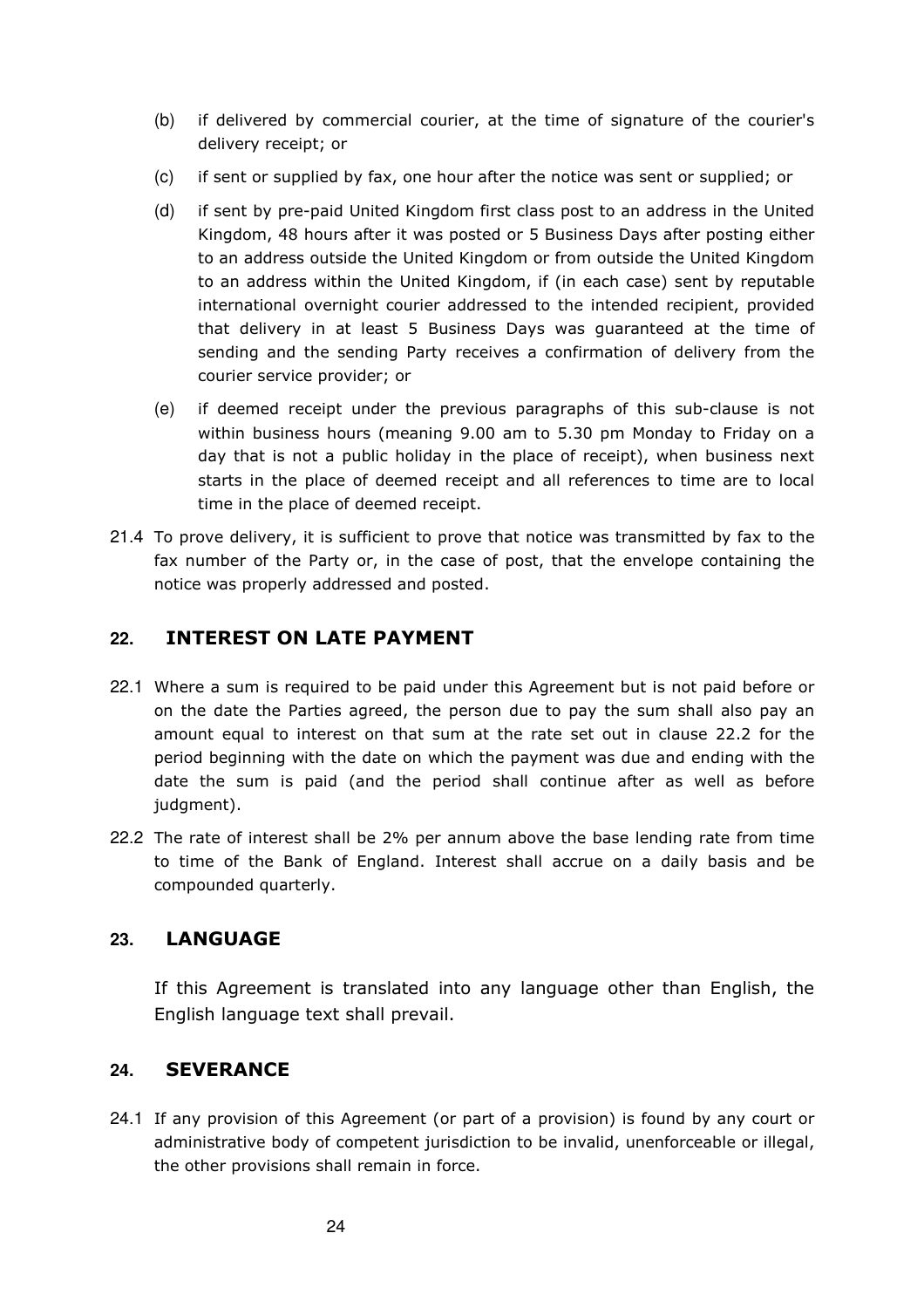24.2 If any invalid, unenforceable or illegal provision would be valid, enforceable or legal if some part of it were deleted or modified, the provision shall apply with whatever modification is necessary to give effect to the commercial intention of the Parties.

#### **25. FURTHER ASSURANCE**

Each Party shall promptly execute and deliver all such documents, and do all such things, as the other Party may from time to time reasonably require for the purpose of giving full effect to the provisions of this Agreement.

#### **26. COUNTERPARTS**

This Agreement may be executed in any number of counterparts, each of which is an original and which together have the same effect as if each Party had signed the same document.

### **27. GOVERNING LAW AND JURISDICTION**

- 27.1 This Agreement and any disputes or claims arising out of or in connection with its subject matter or formation (including non-contractual disputes or claims) are governed by and construed in accordance with the law of England.
- 27.2 The Parties irrevocably agree that the courts of England have exclusive jurisdiction to settle any dispute or claim that arises out of or in connection with this Agreement or its subject matter or formation (including non-contractual disputes or claims).

#### **28. DISPUTE RESOLUTION**

- 28.1 In the event that any dispute arises between the Council and the Company then in the first instance the dispute shall be referred for resolution to the Named Officer of the Council and the Chair of the Board.
- 28.2 If any dispute cannot be resolved by the Named Officer and the Chair of the Board within 20 Business Days then the Parties agree to enter into mediation in good faith to settle such dispute and will do so in accordance with the Centre for Effective Dispute Resolution (CEDR) Model Mediation Procedure. Unless otherwise agreed between the Parties within 10 Business Days of notice of the dispute, the mediator will be nominated by CEDR. To initiate the mediation a Party must give notice in writing (ADR Notice) to the other Party to the dispute, referring the dispute to mediation. A copy of the referral should be sent to CEDR.
- 28.3 If there is any point on the logistical arrangements of the mediation, other than nomination of the mediator, upon which the Parties cannot agree within 10 Business Days from the date of the ADR Notice, where appropriate, in conjunction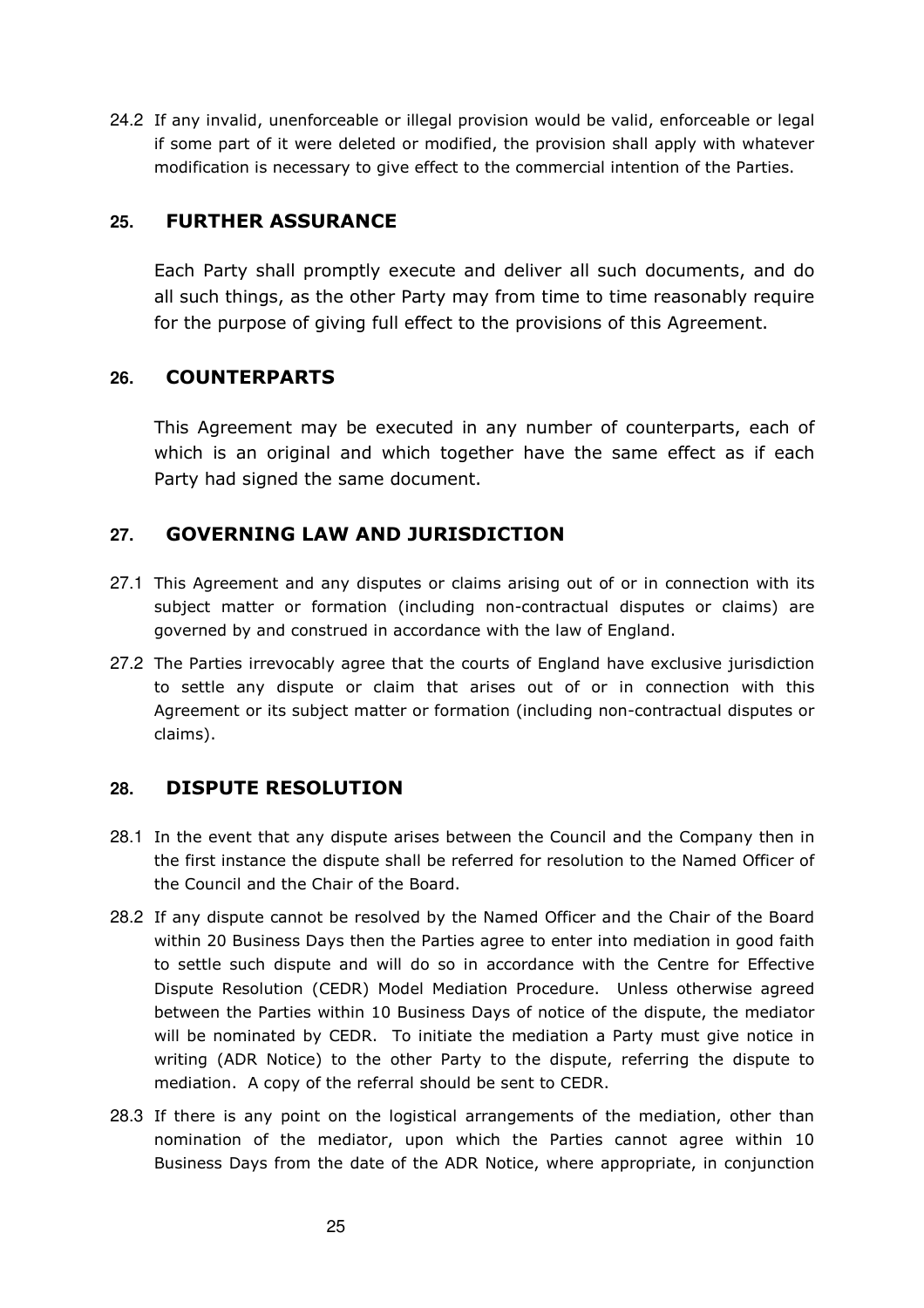with the mediator, CEDR will be requested to decide that point for the Parties having consulted them.

- 28.4 Unless otherwise agreed, the mediation will start not later than 20 Business Days after the date of the ADR Notice. The commencement of a mediation will not prevent the Parties commencing or continuing court proceedings.
- 28.5 Where the Parties are unable to resolve a dispute having followed the procedure at clauses 28.1 to 28.4 then the Council may at any time serve a notice in writing on the Company directing the Company and the Board to take and/or refrain from taking actions specified in the notice – such notice to be lawful and consistent with the Act, any applicable legislation and/or the fiduciary duties of the Directors and the Board shall be permitted a reasonable period of time to seek independent legal advice if they reasonably believe that they may or will be in breach thereof.
- 28.6 The Company must comply with any notice served pursuant to clause 28.5 within the timescales specified in the notice, provided always that where the relevant Board considers that compliance with any such notice may, in the view of the Board, place the Directors in breach of their fiduciary duties to the Company then the Board shall seek shareholder approval before implementing the requirements of the notice.

#### **29. Internal Council decision making**

- 29.1 The Company acknowledges that the Council in its capacity as the Shareholder will make decisions through the Policy & Resources Committee and the Director of Finance and Business Improvement acting under delegated authority and that the Policy & Resources Committee may report on its activities (and those of the Director of Finance and Business Improvement) and the performance of the Company to the Council (including meetings of the Full Council and other Council committees and sub-committees). References therefore in this agreement to the Council refer to the Policy & Resources Committee and/or the Director of Finance and Business Improvement unless the Council decides otherwise and notifies the Company in writing.
- 29.2 The Company shall ensure that:
	- (a) Copies of Board minutes are made available to the Council following each Board meeting; and
	- (b) Not less than twice in every Financial Year, the Board produces a report on the performance and activities of the Company and provides the same to the Council.
- 29.3 Notwithstanding, clause 12.7 the Company shall make available the Chair of the Board (or a substitute Director) to attend meetings of the Council unless the Council confirms in writing that attendance is not required.
- 29.4 The Company shall consult the Council prior to adopting any policy or procedure for the operation and management of the Company.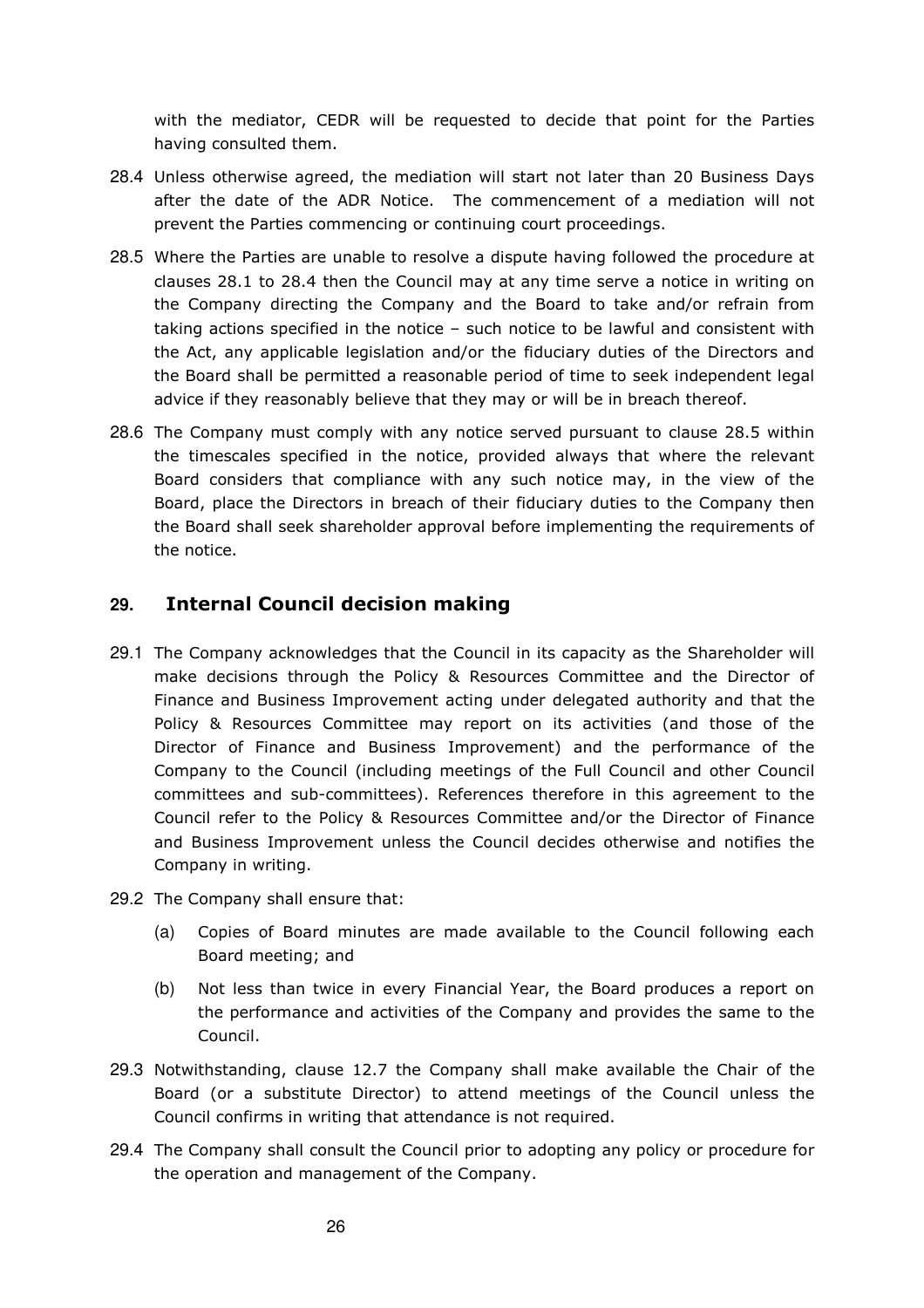- 29.5 The Council may require that the Company adopts certain policies or procedures in the Company's operation from time to time.
- 29.6 Where the Board considers that compliance with any requirement of the Council under this Agreement would place the Directors in breach or at risk of breach of the Act, any applicable legislation and/or their duties to the Company then the Board shall seek shareholder approval of the actions required and the Board shall be permitted a reasonable period of time to seek independent legal advice if they reasonably believe that they may or will be in breach thereof.

This Agreement has been executed and delivered as a deed on the date stated at the beginning of it.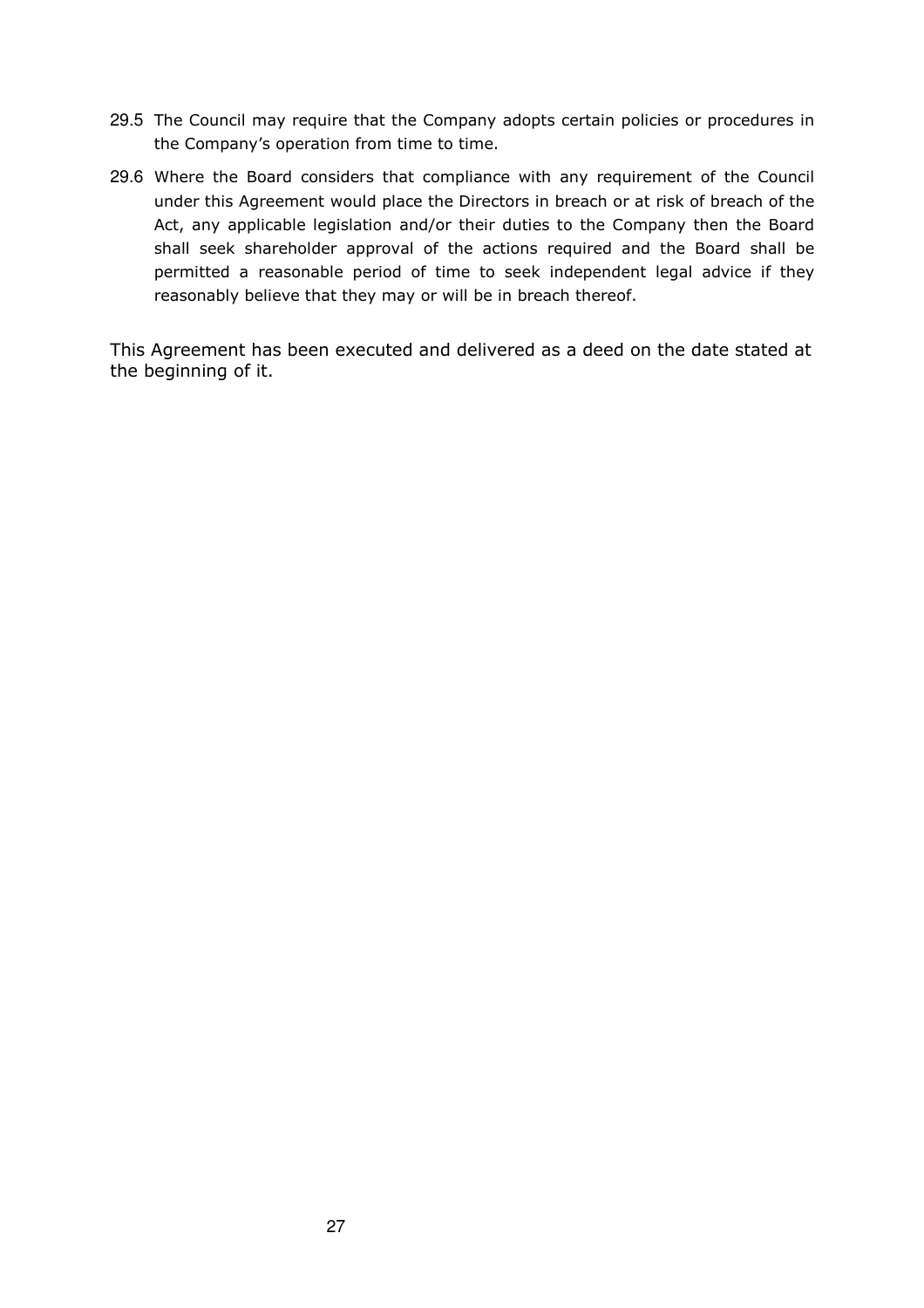#### **Schedule 1 Support Services**

The Council will provide all support services to the Company unless the services provided by the Council does not meet the needs of the Company.

The Council and the Company will enter into a separate services level agreement.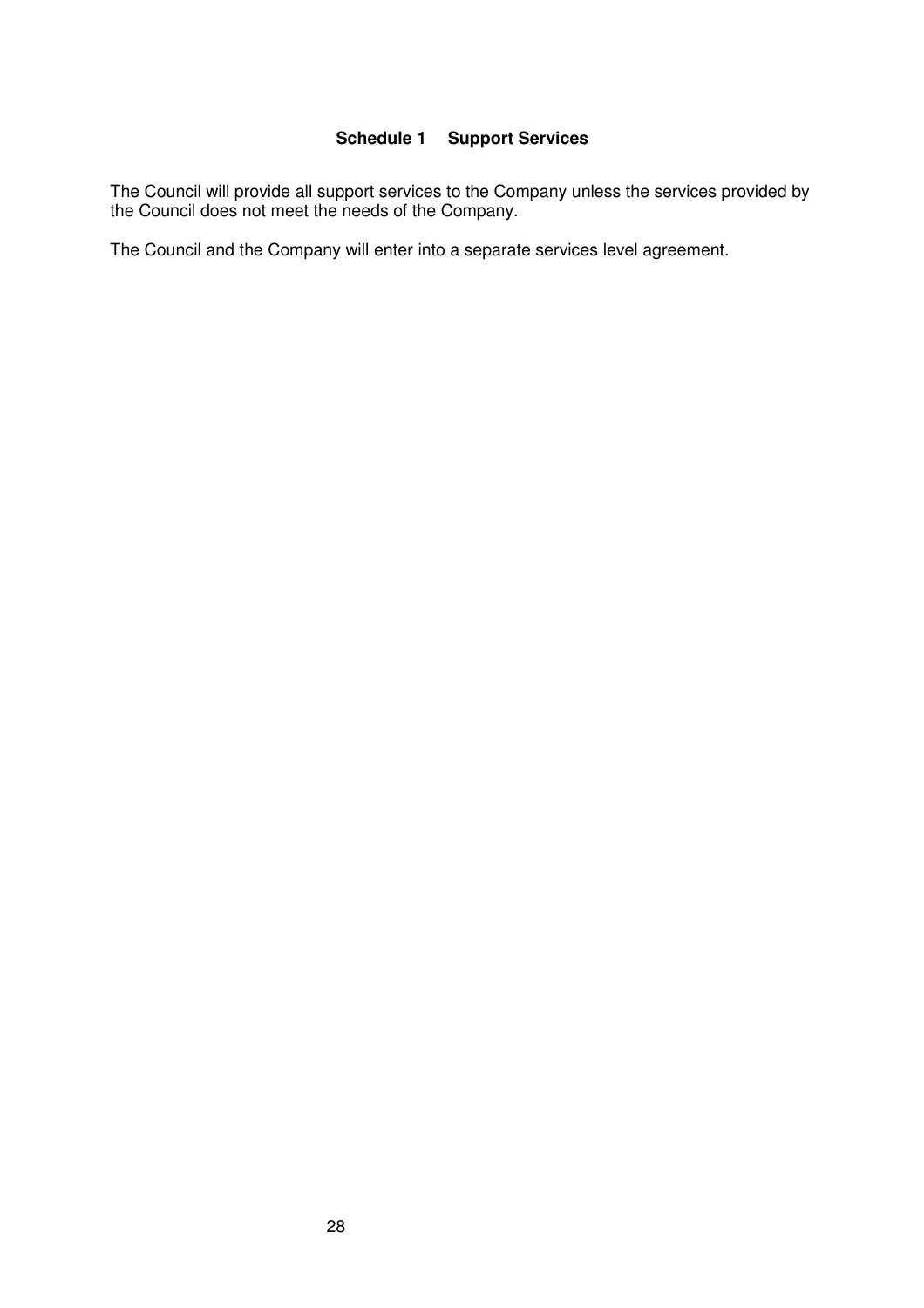#### **Schedule 2 Shareholder Reserved Matters**

|    | <b>Matters</b>                                                          | <b>Reserved Matters for</b><br><b>Shareholder</b><br><b>Approval</b>                                                                                                                     | <b>Matters Delegated for Board</b><br><b>Approval</b>                                                                                                                                                                                                                                             | <b>Matters Delegated by the Board</b><br>for Approval by<br><b>individual Directors or</b><br>another named employee<br>or officer of the<br><b>Company</b>                                                                                                   |
|----|-------------------------------------------------------------------------|------------------------------------------------------------------------------------------------------------------------------------------------------------------------------------------|---------------------------------------------------------------------------------------------------------------------------------------------------------------------------------------------------------------------------------------------------------------------------------------------------|---------------------------------------------------------------------------------------------------------------------------------------------------------------------------------------------------------------------------------------------------------------|
| 1. | <b>Business Plan</b>                                                    | Adopting the first and all future<br><b>Business Plans.</b><br>Approving any material change<br>to any previously<br>approved Business Plan,<br>which the Board is<br>unable to approve. | Varying the timing, scale or programme<br>of works or projects that are<br>included in the Business Plan<br>where the change in the budgeted<br>revenue is more than £100,000<br>but less than £500,000 in any one<br>financial year.<br>Non-material departures from the<br><b>Business Plan</b> | The Board shall be entitled to<br>delegate decisions as<br>detailed in the Business Plan<br>and/or decisions as follows:<br>One director - commitments up to a<br>value of £20,000.<br>Two or more directors -<br>commitments between<br>£20,000 and £100,000 |
| 2. | <b>Appointment</b><br>and Removal of<br><b>Directors</b>                | Appointment and removal of all<br>Directors; including the<br>approval of the list of<br>possible Alternate<br>Directors.                                                                | Appointment and removal of all Board<br>advisers (to include terms and<br>conditions of relationship).                                                                                                                                                                                            | None.                                                                                                                                                                                                                                                         |
| 3. | Variations to the<br><b>Articles</b><br><b>of</b><br><b>Association</b> | Any variations to the Company's<br>Articles.                                                                                                                                             | None.                                                                                                                                                                                                                                                                                             | None.                                                                                                                                                                                                                                                         |
| 4. | <b>Executive</b><br><b>Director</b>                                     | The approval of the terms and<br>conditions of<br>employment of any                                                                                                                      | Non-material alterations to terms and<br>conditions<br>Performance related pay awards                                                                                                                                                                                                             | None.                                                                                                                                                                                                                                                         |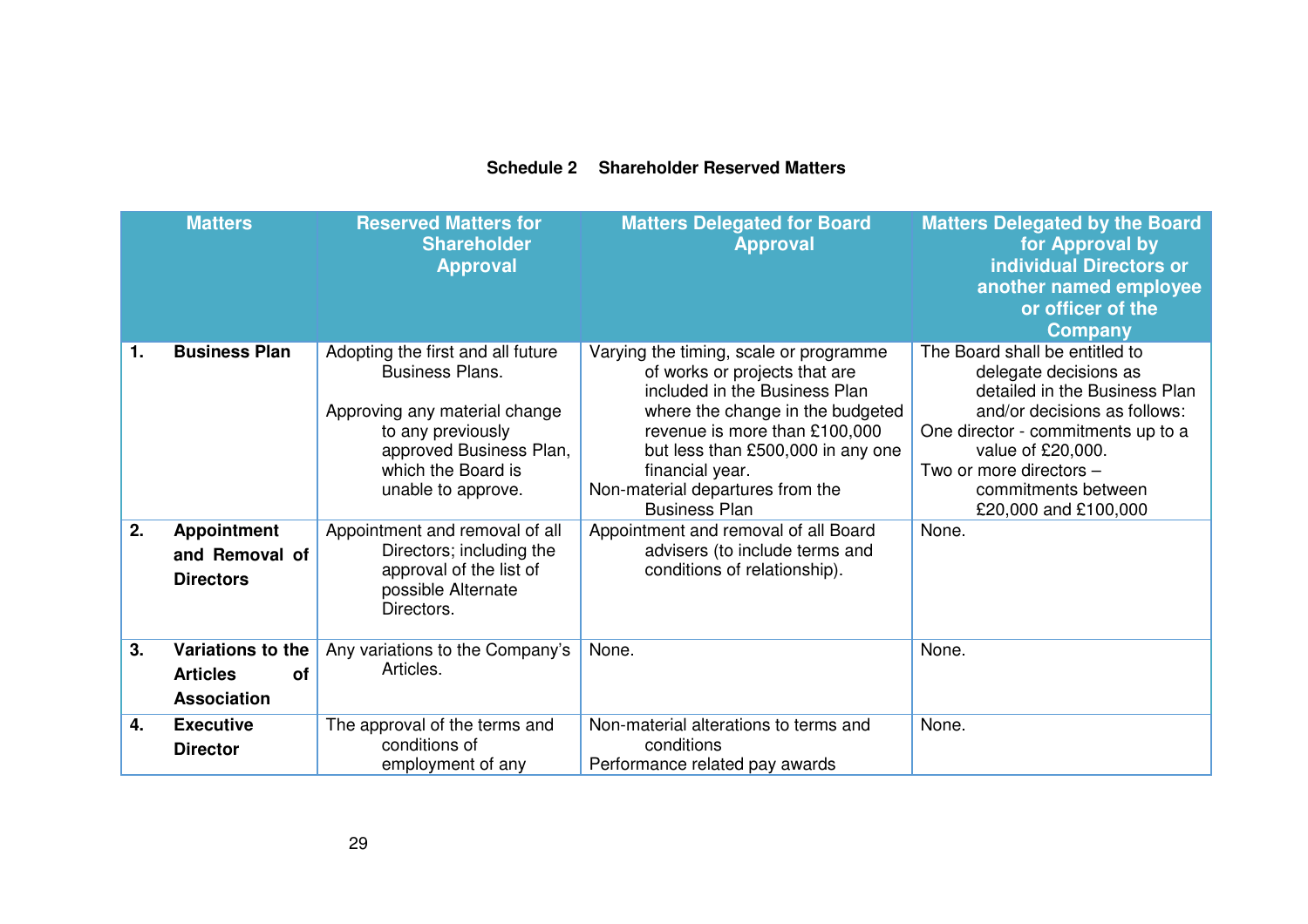|    | <b>Matters</b>                                                     | <b>Reserved Matters for</b><br><b>Shareholder</b><br><b>Approval</b>                                                                                                                                                                                                                                                         | <b>Matters Delegated for Board</b><br><b>Approval</b>                                                                                                                                               | <b>Matters Delegated by the Board</b><br>for Approval by<br><b>individual Directors or</b><br>another named employee<br>or officer of the<br><b>Company</b>                                            |
|----|--------------------------------------------------------------------|------------------------------------------------------------------------------------------------------------------------------------------------------------------------------------------------------------------------------------------------------------------------------------------------------------------------------|-----------------------------------------------------------------------------------------------------------------------------------------------------------------------------------------------------|--------------------------------------------------------------------------------------------------------------------------------------------------------------------------------------------------------|
|    | Remuneration                                                       | executive director of the<br>Company (if any).                                                                                                                                                                                                                                                                               |                                                                                                                                                                                                     |                                                                                                                                                                                                        |
| 5. | <b>Employee</b><br><b>Recruitment and</b><br>Remuneration          | Approval of a pay framework<br>and job evaluation<br>scheme for the<br>Company (if any).                                                                                                                                                                                                                                     | Recruitment of employees and/or<br>agreeing the remuneration of<br>employees where the total<br>remuneration for that position is<br>greater than £75K and is within<br>the approved pay framework. | Recruitment of employees and/or<br>agreeing the remuneration of<br>employees where the total<br>remuneration for that position<br>is no more than £75K and is<br>within the approved pay<br>framework. |
| 6. | <b>Shares</b>                                                      | The acquisition of any shares or<br>any option over shares<br>in the capital of any<br>company.<br>The creation, allotment, issuing<br>or redemption of any<br>shares or securities, or<br>the granting of any right<br>to require the creation,<br>allotment, issuing or<br>redemption of any such<br>shares or securities. | None.                                                                                                                                                                                               | None.                                                                                                                                                                                                  |
| 7. | <b>Issuing</b><br>or<br>of<br><b>Accepting</b><br><b>Borrowing</b> | Entering into any borrowing, the<br>issuing of any loan<br>capital or entering into<br>any commitments with                                                                                                                                                                                                                  | Entering into any borrowing or issuing<br>any loan capital where this is<br>approved in the current Business<br>Plan, to the extent and on the                                                      | None.                                                                                                                                                                                                  |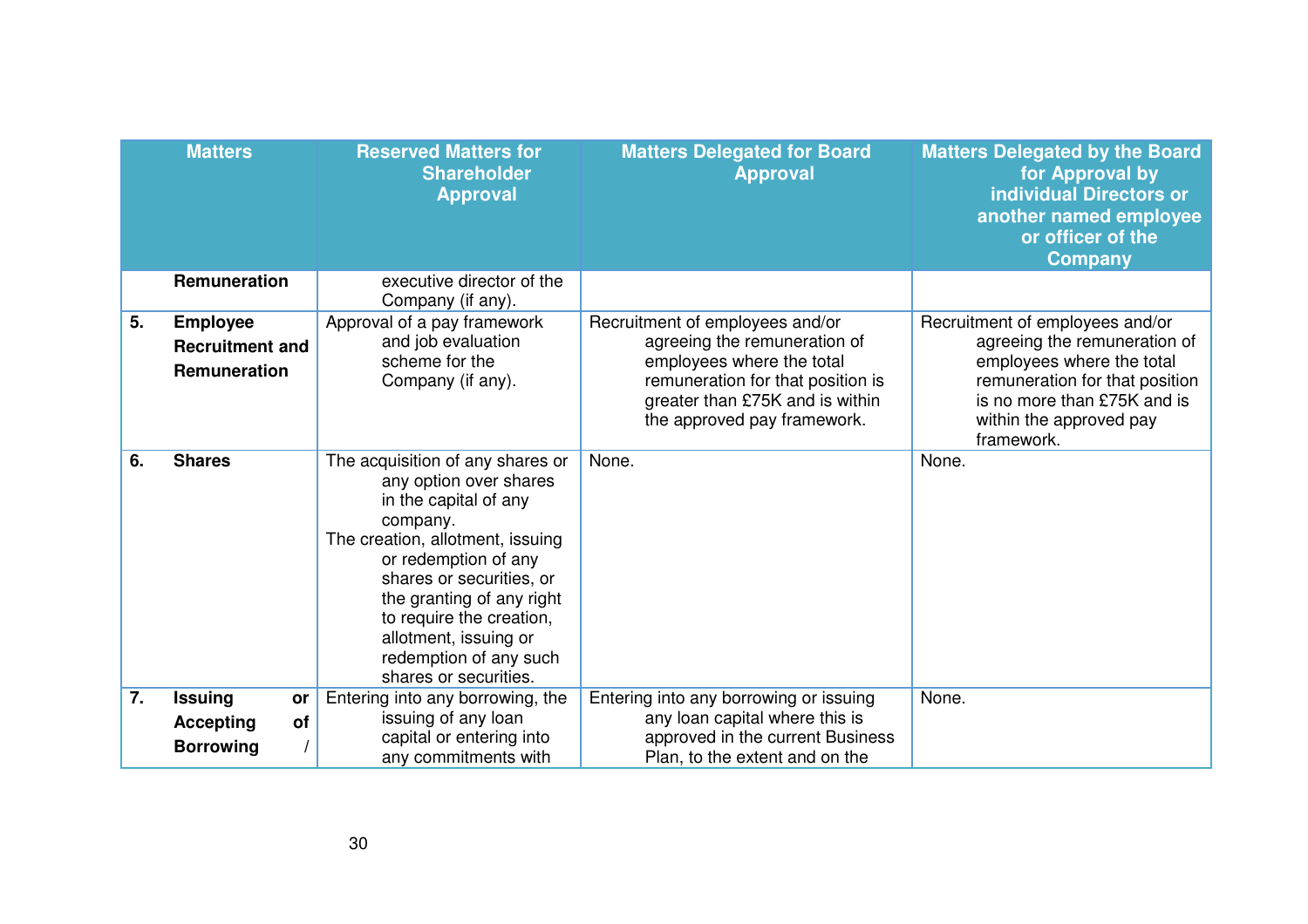|    | <b>Matters</b>                              |    | <b>Reserved Matters for</b><br><b>Shareholder</b><br><b>Approval</b>                                                                                                                                                                                                                                       | <b>Matters Delegated for Board</b><br><b>Approval</b>                                                                                                                            | <b>Matters Delegated by the Board</b><br>for Approval by<br><b>individual Directors or</b><br>another named employee<br>or officer of the<br><b>Company</b> |
|----|---------------------------------------------|----|------------------------------------------------------------------------------------------------------------------------------------------------------------------------------------------------------------------------------------------------------------------------------------------------------------|----------------------------------------------------------------------------------------------------------------------------------------------------------------------------------|-------------------------------------------------------------------------------------------------------------------------------------------------------------|
|    | <b>Loan Capital</b>                         |    | any person regarding the<br>issue of any loan capital<br>outside of the approved<br>Business Plan.<br>Agreeing, as part of the<br>approved Business Plan,<br>the extent of any<br>permitted borrowing<br>delegated for Board<br>approval, and the terms<br>on which that borrowing<br>can be entered into. | terms set out in the approved<br>Business Plan.                                                                                                                                  |                                                                                                                                                             |
| 8. | <b>Nature</b><br>Company<br><b>Business</b> | of | Any material changes to the<br>nature of the Company's<br>business, or<br>commencing any new<br>business not<br>contemplated by the<br>approved Business Plan.                                                                                                                                             | Any changes to the nature of the<br>Company's business, or<br>commencing any new business,<br>but only where this is<br>contemplated by the approved<br>Business Plan.           | None.                                                                                                                                                       |
| 9. | <b>Acquisitions</b><br><b>Disposals</b>     | or | The acquisition of any freehold<br>or leasehold land or<br>building or the entering<br>into of any option in<br>respect of any land or<br>building where this is not                                                                                                                                       | The acquisition of any land or building or<br>the entering in of any option in<br>respect of any land or building<br>specifically contemplated by the<br>approved Business Plan. | None.                                                                                                                                                       |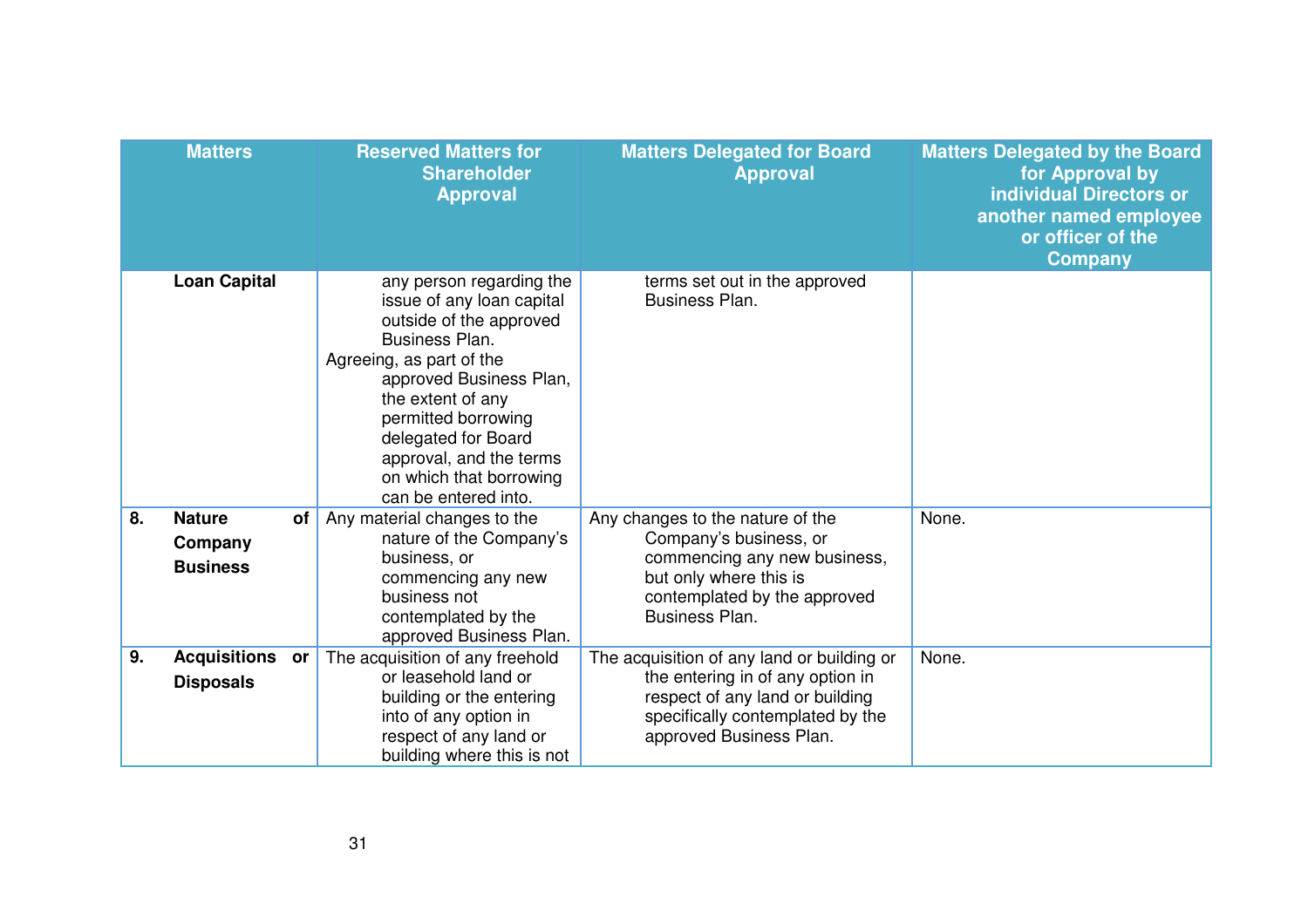|     | <b>Matters</b>                                                                                           | <b>Reserved Matters for</b><br><b>Shareholder</b><br><b>Approval</b>                                                                                                                                                      | <b>Matters Delegated for Board</b><br><b>Approval</b>                                                                 | <b>Matters Delegated by the Board</b><br>for Approval by<br><b>individual Directors or</b><br>another named employee<br>or officer of the<br><b>Company</b>                                                            |
|-----|----------------------------------------------------------------------------------------------------------|---------------------------------------------------------------------------------------------------------------------------------------------------------------------------------------------------------------------------|-----------------------------------------------------------------------------------------------------------------------|------------------------------------------------------------------------------------------------------------------------------------------------------------------------------------------------------------------------|
|     |                                                                                                          | contemplated by the<br>approved Business Plan.                                                                                                                                                                            |                                                                                                                       |                                                                                                                                                                                                                        |
| 10. | Company<br><b>Group Structure</b>                                                                        | Forming any subsidiary or<br>acquiring an interest in<br>any other company or<br>participating in any<br>partnership or corporate<br>joint venture<br>Amalgamating or merging with<br>any other company or<br>undertaking | None.                                                                                                                 | None.                                                                                                                                                                                                                  |
| 11. | <b>Stock Exchange</b><br>Listing                                                                         | The listing or trading of any<br>shares or debt securities<br>on any stock exchange<br>or market.                                                                                                                         | None.                                                                                                                 | None.                                                                                                                                                                                                                  |
| 12. | Appointment of<br><b>Agents</b><br>or<br><b>Subcontractors</b><br>or Arms' Length<br><b>Transactions</b> | None                                                                                                                                                                                                                      | Appointment of contractors or<br>subcontractors where this is in<br>pursuance of the approved<br><b>Business Plan</b> | Appointment of contractors or<br>subcontractors in pursuance<br>of the approved Business<br>Plan:<br>One director - up to a value of<br>£20,000.<br>Two or more directors - a value<br>between £20,000 and<br>£100,000 |
| 13. |                                                                                                          | <b>Part sale of the   Selling any part of the business,</b>                                                                                                                                                               | None.                                                                                                                 | None.                                                                                                                                                                                                                  |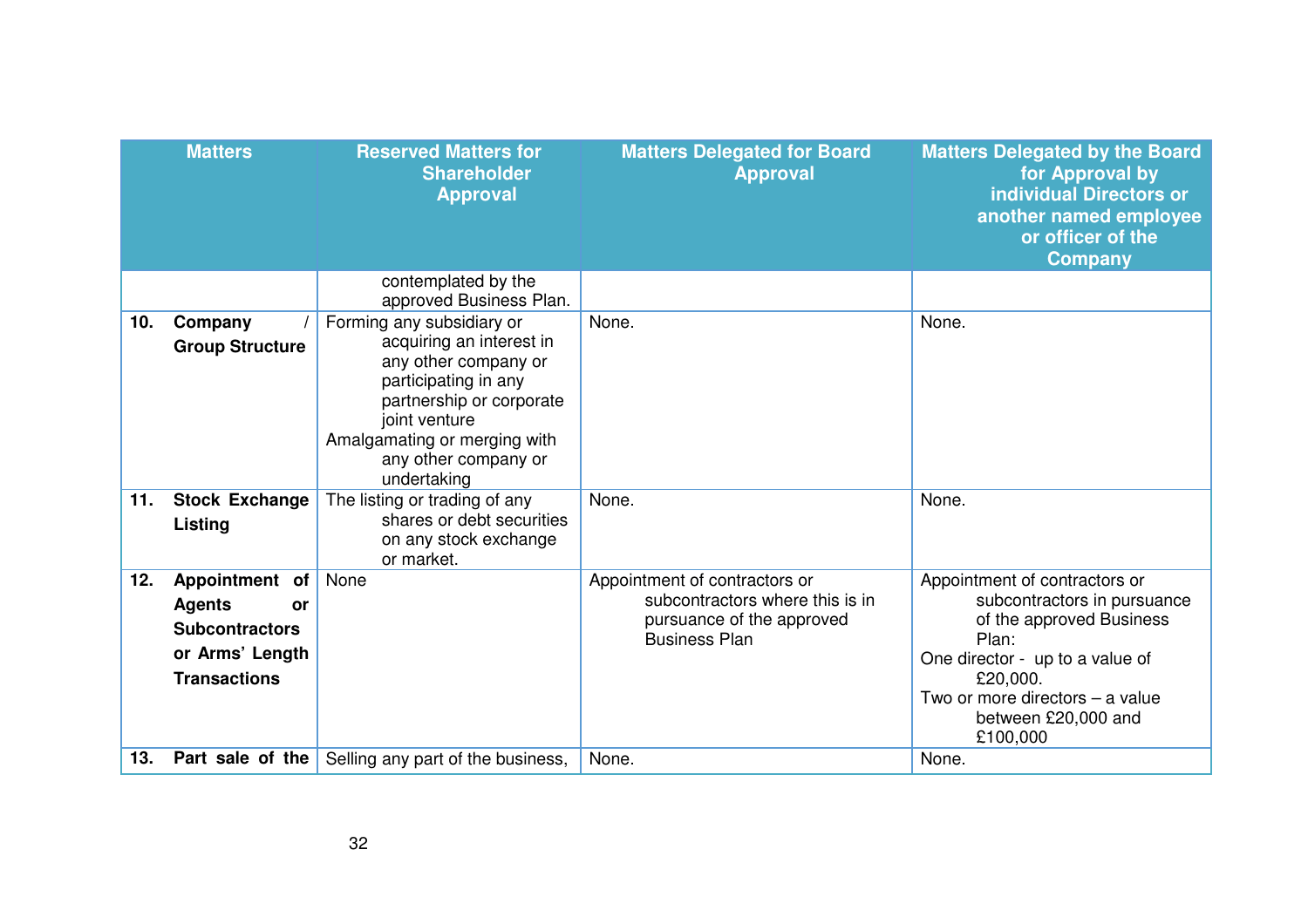|     | <b>Matters</b>                         | <b>Reserved Matters for</b><br><b>Shareholder</b><br><b>Approval</b>                                                                                                                                         | <b>Matters Delegated for Board</b><br><b>Approval</b>                                                                                                               | <b>Matters Delegated by the Board</b><br>for Approval by<br><b>individual Directors or</b><br>another named employee<br>or officer of the<br><b>Company</b> |
|-----|----------------------------------------|--------------------------------------------------------------------------------------------------------------------------------------------------------------------------------------------------------------|---------------------------------------------------------------------------------------------------------------------------------------------------------------------|-------------------------------------------------------------------------------------------------------------------------------------------------------------|
|     | business                               | unless specifically<br>contemplated and<br>authorised in the<br>approved Business Plan.                                                                                                                      |                                                                                                                                                                     |                                                                                                                                                             |
| 14. | <b>Business Name</b><br>and Location   | Changing the Company name,<br>trading name, or<br>registered office, or<br>changing the location of<br>any offices outside of the<br>Company's registered<br>office to a location<br>outside of the Borough. | Changing the location of any offices<br>outside of the Company's<br>registered office to another<br>location within the Borough only.                               | None.                                                                                                                                                       |
| 15. | <b>Intellectual</b><br><b>Property</b> | The disposal, sale, assignment<br>or granting of any rights<br>in the Company's<br>intellectual property<br>outside of the normal<br>course of business.                                                     | The granting of any rights (by licence or<br>otherwise) in or over any<br>intellectual property owned or<br>used by the Company in the<br>normal course of business | Where necessary to effect decisions<br>delegated as above:<br>One director $-$ up to £20,000<br>Two or more directors - between<br>£20,000 and £100,000     |
| 16. | <b>Encumbrances</b>                    | Creating or granting any<br>encumbrance over the<br>whole or any part of the<br>Company or its<br>business, undertaking or<br>assets, or over any<br>shares in the Company                                   | None                                                                                                                                                                | None                                                                                                                                                        |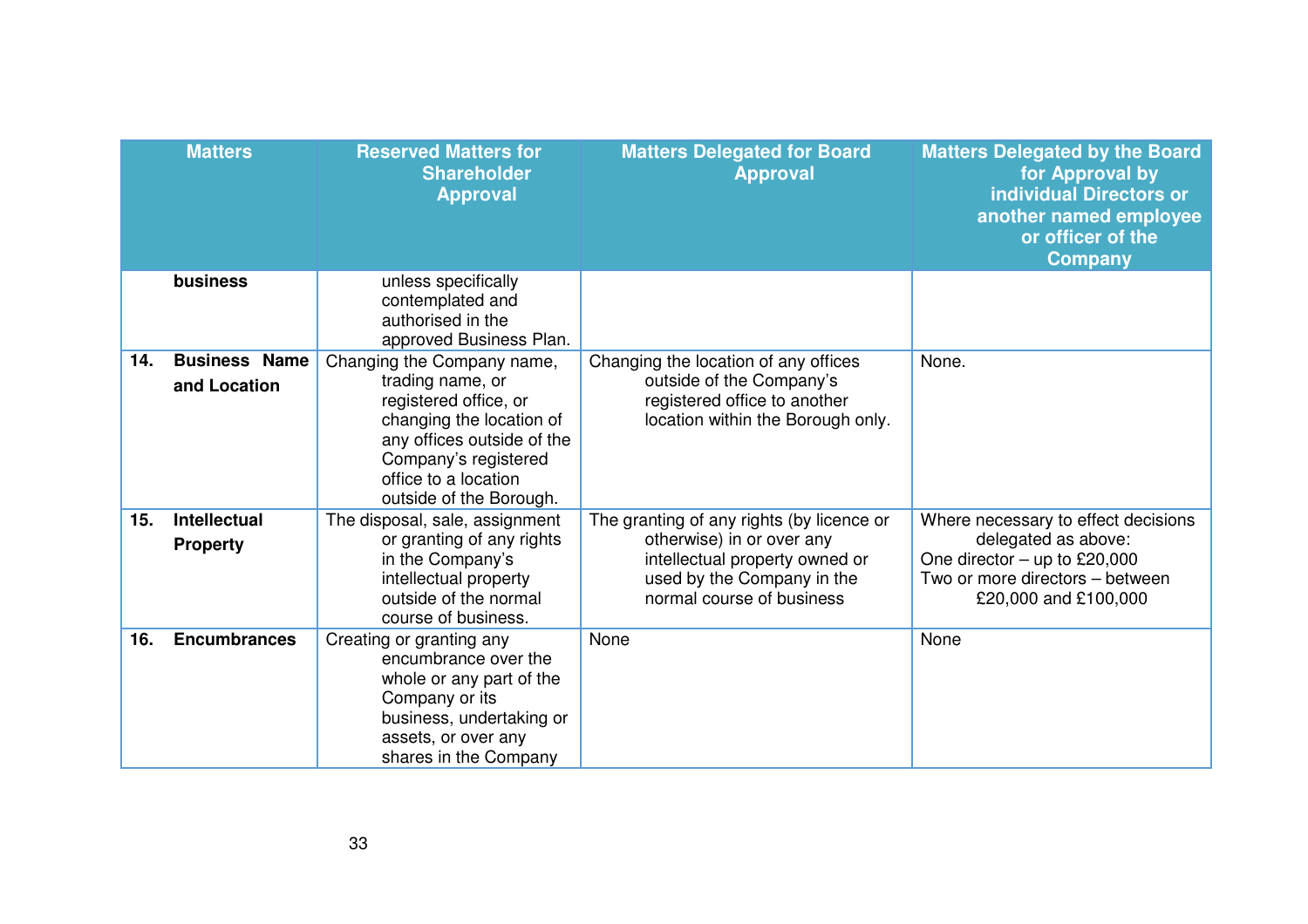|     | <b>Matters</b> | <b>Reserved Matters for</b><br><b>Shareholder</b><br><b>Approval</b>                                                                                                                                                                                                                                                                                                                                                  | <b>Matters Delegated for Board</b><br><b>Approval</b>                                                                                                                              | <b>Matters Delegated by the Board</b><br>for Approval by<br><b>individual Directors or</b><br>another named employee<br>or officer of the<br><b>Company</b>                           |
|-----|----------------|-----------------------------------------------------------------------------------------------------------------------------------------------------------------------------------------------------------------------------------------------------------------------------------------------------------------------------------------------------------------------------------------------------------------------|------------------------------------------------------------------------------------------------------------------------------------------------------------------------------------|---------------------------------------------------------------------------------------------------------------------------------------------------------------------------------------|
|     |                | other than liens arising in<br>the normal course of<br>business.                                                                                                                                                                                                                                                                                                                                                      |                                                                                                                                                                                    |                                                                                                                                                                                       |
| 17. | Redundancy     | None                                                                                                                                                                                                                                                                                                                                                                                                                  | Dismissing any employee in<br>circumstances in which the<br>Company will incur or agrees to<br>bear redundancy or other costs<br>(including actuarial costs) in<br>excess of £75K. | Dismissing any employee in<br>circumstances in which the<br>Company will incur or agrees<br>to bear redundancy or other<br>costs (including actuarial<br>costs) no greater than £75K. |
| 18. | <b>Pension</b> | Establishing any new pension<br>scheme, or granting any<br>pension rights to any<br>director, former director,<br>or any members of any<br>such person's family.<br>Changes to pension<br>arrangements for staff<br>whether in the Local<br><b>Government Pension</b><br>Scheme or otherwise.<br>Any other decisions of<br>the Company which will<br>have an effect on<br>liabilities of the<br>Shareholder under the | Establishing any new pension scheme, or<br>amending any pension scheme,<br>provided by the Company to<br>employees.                                                                | None.                                                                                                                                                                                 |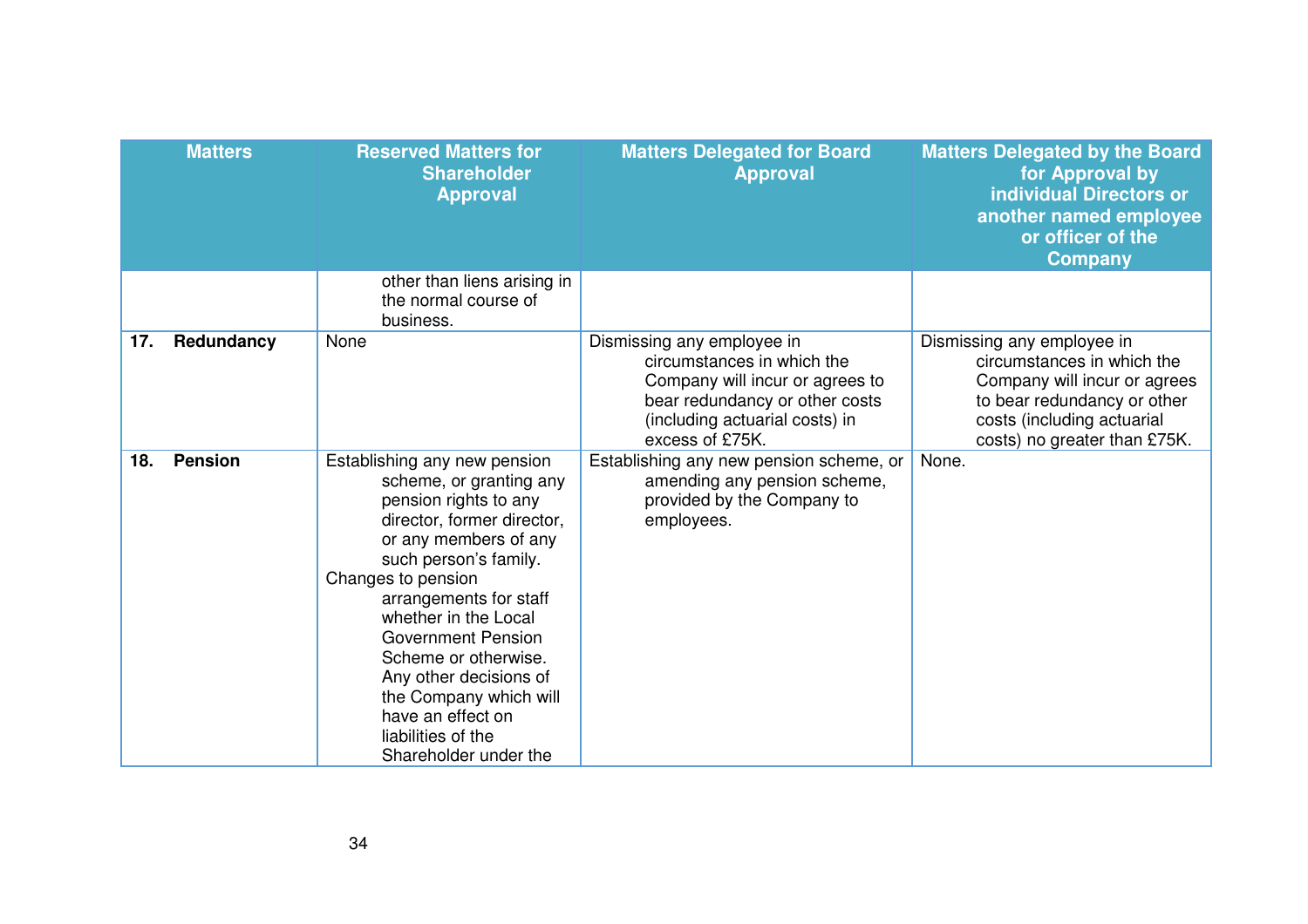|     | <b>Matters</b>        | <b>Reserved Matters for</b><br><b>Shareholder</b><br><b>Approval</b>                                                                                | <b>Matters Delegated for Board</b><br><b>Approval</b> | <b>Matters Delegated by the Board</b><br>for Approval by<br><b>individual Directors or</b><br>another named employee<br>or officer of the<br><b>Company</b> |
|-----|-----------------------|-----------------------------------------------------------------------------------------------------------------------------------------------------|-------------------------------------------------------|-------------------------------------------------------------------------------------------------------------------------------------------------------------|
|     |                       | <b>Local Government</b><br>Pension Scheme or any<br>associated guarantee.                                                                           |                                                       |                                                                                                                                                             |
| 19. | Company<br>Winding up | Passing any resolution for the<br>winding up of the<br>Company or presenting<br>any petition for its<br>administration (save for<br>in insolvency). | None.                                                 | None.                                                                                                                                                       |